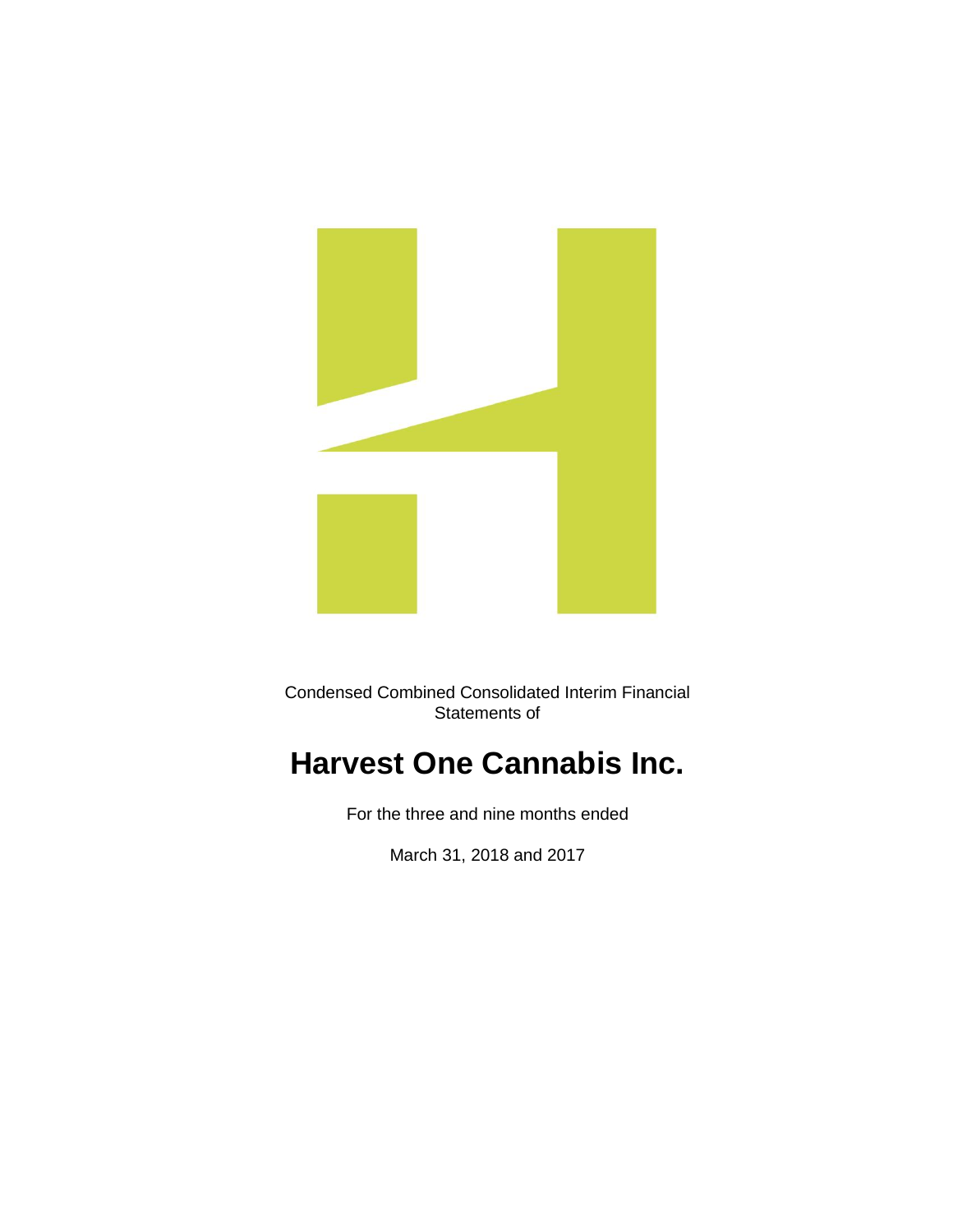### **Table of contents**

| Condensed combined consolidated interim statements of financial position3                 |
|-------------------------------------------------------------------------------------------|
| Condensed combined consolidated interim statements of loss and other comprehensive loss 4 |
|                                                                                           |
|                                                                                           |
| Notes to the condensed combined consolidated interim financial statements 7-26            |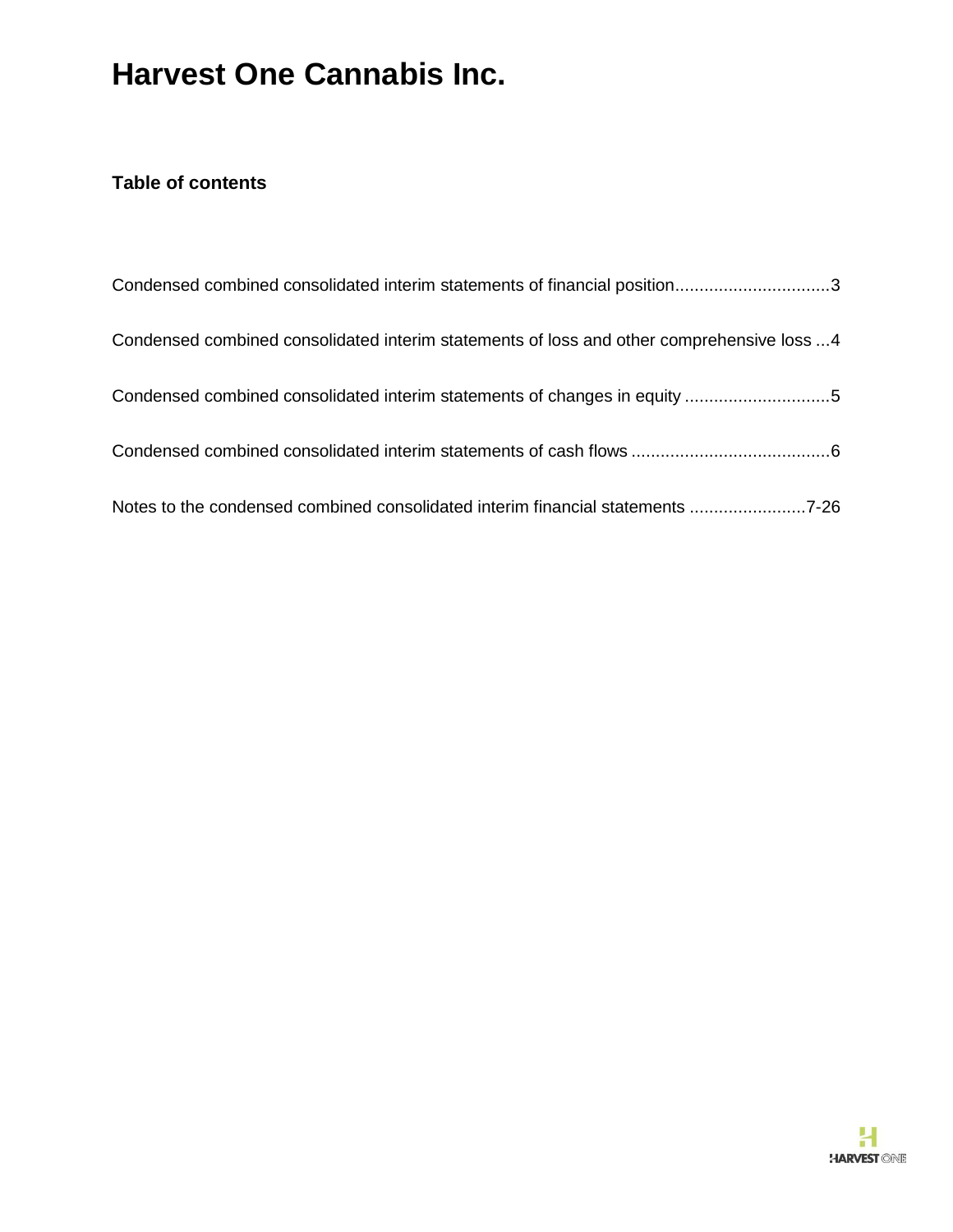Condensed combined consolidated interim statements of financial position

(Expressed in Canadian dollars)

(Unaudited)

|                                                    | March 31<br>2018 | June 30<br>2017 |
|----------------------------------------------------|------------------|-----------------|
|                                                    | \$               | \$              |
| <b>Assets</b>                                      |                  |                 |
| <b>Current assets</b>                              |                  |                 |
| Cash                                               | 79,519,071       | 14,246,320      |
| Accounts receivable (note 5)                       | 479,265          | 180,041         |
| Prepaid expenses and deposits (note 6)             | 378,580          | 115,876         |
| Biological assets (note 7)                         | 739,492          | 110,489         |
| Inventories (note 8)                               | 3,430,931        | 1,213,684       |
| Promissory note (note 10)                          | 751,315          |                 |
|                                                    | 85,298,654       | 15,866,410      |
| Non-current asset                                  |                  |                 |
| Property, plant and equipment, net (note 9)        | 9,543,441        | 8,256,679       |
|                                                    | 9,543,441        | 8,256,679       |
|                                                    | 94,842,095       | 24,123,089      |
|                                                    |                  |                 |
| <b>Liabilities</b><br><b>Current liabilities</b>   |                  |                 |
|                                                    |                  |                 |
| Accounts payable and accrued liabilities (note 11) | 1,227,632        | 766,948         |
| Due to related party (note 12)                     | 351,613          | 234,390         |
|                                                    | 1,579,245        | 1,001,338       |
| <b>Equity</b>                                      |                  |                 |
| Share capital (note 14)                            | 106,702,040      | 33,843,668      |
| Other reserves (note 15)                           | 8,288,001        | 3,397,775       |
| Accumulated other comprehensive loss               | (41, 381)        | (89,019)        |
| Accumulated deficit                                | (21,685,810)     | (14,030,673)    |
|                                                    | 93,262,850       | 23, 121, 751    |
|                                                    | 94,842,095       | 24,123,089      |

Commitments (note 18)

Subsequent events (note 21)

*"Jason Bednar" "Andreas Gedeon"*

Jason Bednar, Director **Andreas Gedeon, Director** Andreas Gedeon, Director

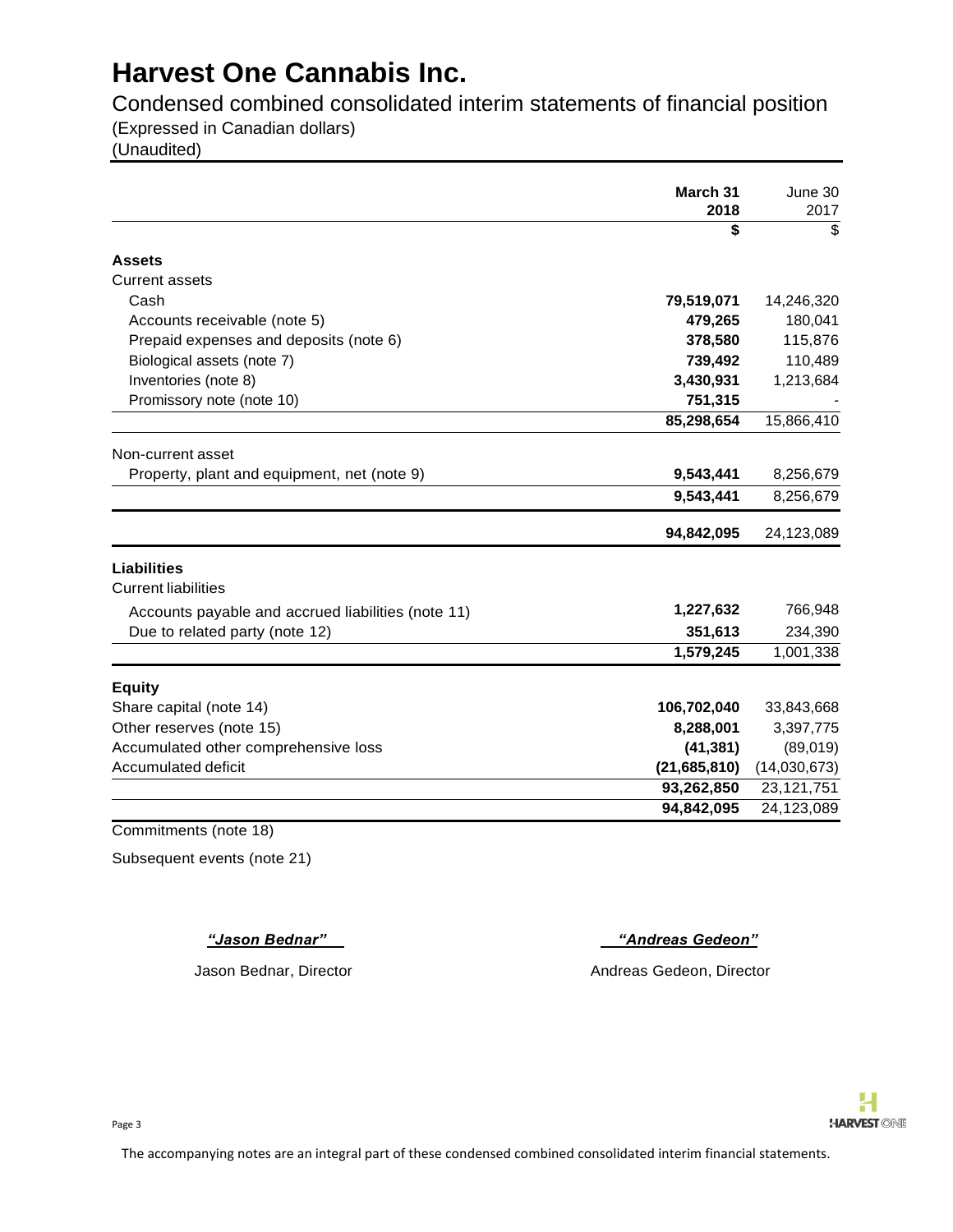Condensed combined consolidated interim statements of loss and

comprehensive loss

(Expressed in Canadian dollars)

(Unaudited)

|                                                         | Three months ended<br>March 31 |             |             | <b>Nine months ended</b><br>March 31 |
|---------------------------------------------------------|--------------------------------|-------------|-------------|--------------------------------------|
|                                                         | 2018                           | 2017        | 2018        | 2017                                 |
|                                                         | \$                             | \$          | \$          | \$                                   |
| Revenue                                                 | 33,003                         | 9,634       | 212,287     | 9,634                                |
| Cost of goods sold (note 8)                             | (32,086)                       | (3, 484)    | (192, 727)  | (3, 484)                             |
| Gross profit before fair value adjustments              | 917                            | 6,150       | 19,560      | 6,150                                |
| Gain on changes in fair value of biological             |                                |             |             |                                      |
| assets (note 7)                                         | 1,143,701                      |             | 804,510     |                                      |
| Gross profit                                            | 1,144,618                      | 6,150       | 824,070     | 6,150                                |
| Operating expenses                                      |                                |             |             |                                      |
| Depreciation and amortization                           | 42,736                         | 294,089     | 62,618      | 309,109                              |
| General and administration                              | 82,196                         | 155,576     | 437,909     | 295,504                              |
| Insurance                                               | 34,904                         | 10,404      | 84,743      | 27,213                               |
| Marketing and investor relations                        | 134,813                        | 135,487     | 448,457     | 260,357                              |
| Professional and consulting services                    | 408,452                        | 192,627     | 890,868     | 197,417                              |
| Rent                                                    | 47,468                         | 54,164      | 138,658     | 127,295                              |
| Salaries, bonus and benefits                            | 699,807                        | 342,766     | 1,729,751   | 668,981                              |
| Share-based compensation (note 15)                      | 727,996                        | 110,198     | 2,123,666   | 365,873                              |
| Regulatory                                              | 35,341                         | 4,973       | 185,997     | 217,360                              |
| Travel                                                  | 295,590                        | 241,535     | 467,869     | 250,557                              |
|                                                         | 2,509,303                      | 1,541,819   | 6,570,536   | 2,719,666                            |
| Loss from operations                                    | (1, 364, 685)                  | (1,535,669) | (5,746,466) | (2,713,516)                          |
| Finance costs (note 13)                                 | (1, 117, 467)                  | (37,706)    | (1,873,658) | (96, 628)                            |
| Foreign exchange                                        | 56,115                         | (64, 675)   | (36, 740)   | (124, 374)                           |
| Interest income                                         | 1,428                          | 2,053       | 1,727       | 6,130                                |
| <b>Net loss</b>                                         | (2,424,609)                    | (1,635,997) | (7,655,137) | (2,928,388)                          |
| Foreign currency translation                            | 42,718                         | (26, 104)   | 47,638      | (18, 617)                            |
| <b>Comprehensive loss</b>                               | (2, 381, 891)                  | (1,662,101) | (7,607,499) | (2,947,005)                          |
|                                                         |                                |             |             |                                      |
| Net loss per share - basic and diluted                  | (0.02)                         | (0.03)      | (0.07)      | (0.06)                               |
| Weighted average number of outstanding<br>common shares | 139,021,262                    | 51,000,000  | 105,949,749 | 51,000,000                           |

The accompanying notes are an integral part of these condensed combined consolidated interim financial statements.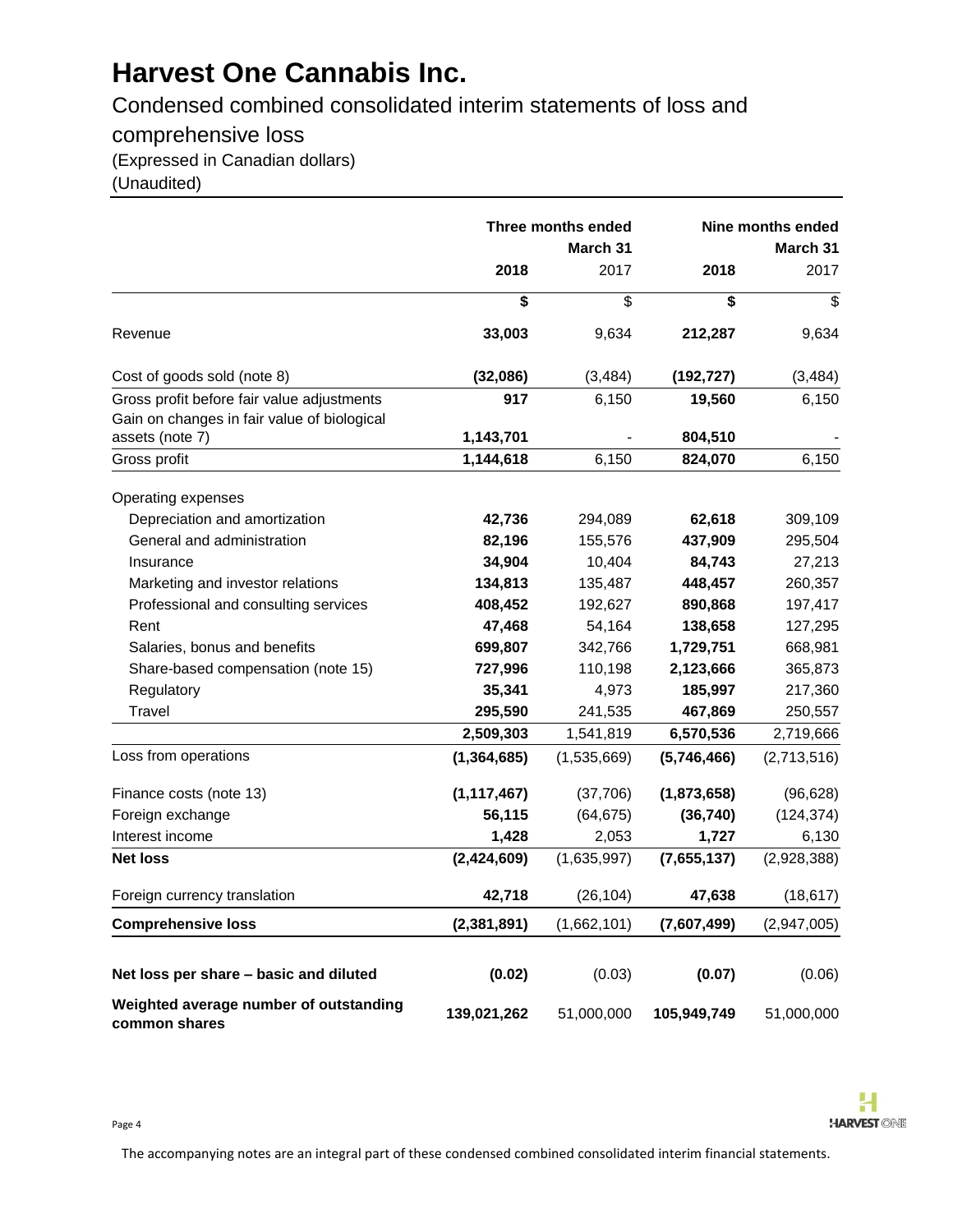### Condensed combined consolidated interim statements of changes in equity

(Expressed in Canadian dollars)

(Unaudited)

|                                                    |              |               |                | Accumulated other |                          |              |
|----------------------------------------------------|--------------|---------------|----------------|-------------------|--------------------------|--------------|
|                                                    | Number of    |               |                | comprehensive     | Accumulated              |              |
|                                                    | shares       | Share capital | Other reserves | loss              | deficit                  | Total        |
|                                                    | #            | \$            | \$             | \$                | \$                       | \$           |
| Balance, July 1, 2016                              | 51,000,000   | 4,859,005     | 197,143        | 9,990             | (6,532,116)              | (1,465,978)  |
| Share-based payments                               |              |               | 365,873        |                   |                          | 365,873      |
| Foreign currency translation                       |              |               |                | (18, 617)         |                          | (18, 617)    |
| Loss for the period                                |              |               |                |                   | (2,928,388)              | (2,928,388)  |
| Balance, March 31, 2017                            | 51,000,000   | 4,859,005     | 563,016        | (8,627)           | (9,460,504)              | (4,047,110)  |
| Balance, July 1, 2017                              | 89,177,458   | 33,843,668    | 3,397,775      | (89, 019)         | (14,030,673)             | 23, 121, 751 |
| Convertible debentures issued (note 13)            |              |               | 7,603,657      |                   |                          | 7,603,657    |
| Issuance costs on convertible debentures (note 13) |              | (383, 540)    | (491, 858)     |                   | $\overline{\phantom{a}}$ | (875, 398)   |
| Convertible debentures converted (note 13)         | 24,773,056   | 16,537,133    | (3, 152, 316)  |                   | $\overline{\phantom{a}}$ | 13,384,817   |
| Units offering (note 14)                           | 22,115,385   | 40,250,000    |                |                   |                          | 40,250,000   |
| Issuance costs on units offering (note 14)         | 663,461      | (4, 182, 115) | 1,207,500      |                   |                          | (2,974,615)  |
| Warrants exercised (note 15)                       | 18, 183, 138 | 20,606,894    | (2,400,423)    |                   |                          | 18,206,471   |
| Share-based compensation (note 15)                 |              |               | 2,123,666      |                   |                          | 2,123,666    |
| Stock options exercised (note 15)                  | 40,000       | 30,000        |                |                   |                          | 30,000       |
| Foreign currency translation                       |              |               |                | 47,638            |                          | 47,638       |
| Loss for the period                                |              |               |                |                   | (7,655,137)              | (7,655,137)  |
| Balance, March 31, 2018                            | 154,952,498  | 106,702,040   | 8,288,001      | (41, 381)         | (21,685,810)             | 93,262,850   |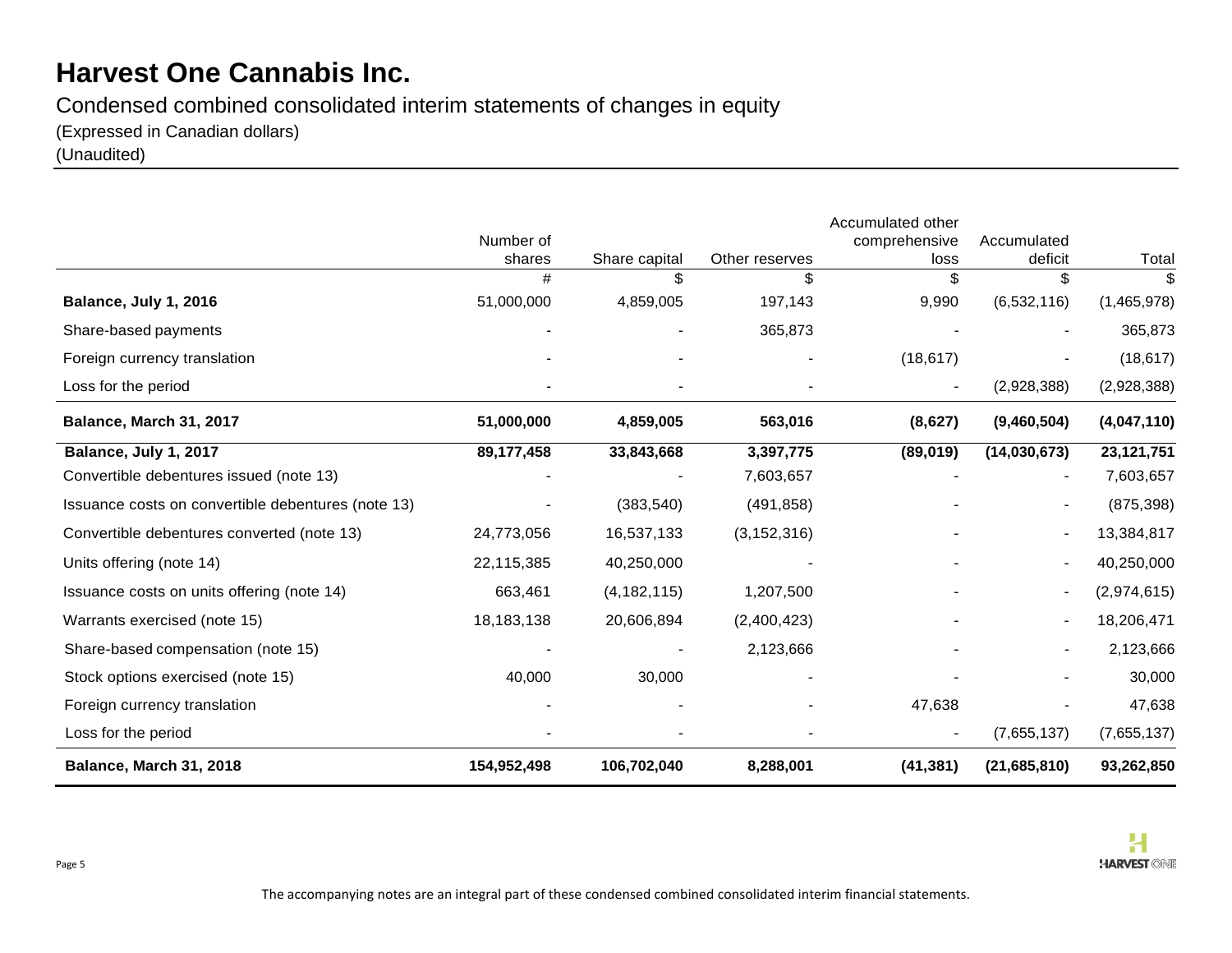Condensed combined consolidated interim statements of cash flows

(Expressed in Canadian dollars)

(Unaudited)

|                                              | Three months ended<br>March 31 |               |             | Nine months ended<br>March 31 |
|----------------------------------------------|--------------------------------|---------------|-------------|-------------------------------|
|                                              | 2018                           | 2017          | 2018        | 2017                          |
|                                              | \$                             | \$            | \$          | \$                            |
| <b>Operating activities</b>                  |                                |               |             |                               |
| Loss for the period                          | (2,424,609)                    | (1,635,997)   | (7,655,137) | (2,928,388)                   |
| Adjustments to reconcile non-cash items      |                                |               |             |                               |
| Depreciation and amortization                | 278,238                        | 294,089       | 788,263     | 309,109                       |
| Inventory impairment (note 8)                |                                |               | 210,000     |                               |
| Share-based compensation                     | 727,996                        | 110,198       | 2,123,666   | 365,873                       |
| Interest expense (note 13)                   | 1,077,982                      | 57,221        | 1,770,577   | 92,440                        |
| Gain on transformation of biological assets  |                                |               |             |                               |
| (note 7)                                     | (1,813,379)                    |               | (2,914,101) |                               |
| Foreign currency translation                 | 42,718                         |               | 47,638      |                               |
| Changes in non-cash working capital          |                                |               |             |                               |
| Accounts receivable                          | (92, 615)                      | (144,980)     | (299, 224)  | (293, 362)                    |
| Inventories                                  | (298, 178)                     | (9,679)       | (142, 149)  | (102, 621)                    |
| Prepaid expenses and deposits                | 191,324                        | 19,609        | (262, 705)  | (8, 565)                      |
| Accounts payable and accrued liabilities     | 413,521                        | (163,081)     | 460,684     | (153, 976)                    |
|                                              | (1,897,002)                    | (1, 472, 620) | (5,872,488) | (2,719,490)                   |
| <b>Investing activities</b>                  |                                |               |             |                               |
| Acquisition of property, plant and equipment |                                |               |             |                               |
| (note 9)                                     | (1, 442, 298)                  | (96, 245)     | (2,075,025) | (183, 691)                    |
| Promissory note (note 10)                    | (751, 315)                     |               | (751, 315)  |                               |
| Repayment of loan to director                |                                | (1,984)       |             | (1,984)                       |
|                                              | (2, 193, 613)                  | (98, 229)     | (2,826,340) | (185, 675)                    |
|                                              |                                |               |             |                               |
| <b>Financing activities</b>                  |                                |               |             |                               |
| Common share units issued (note 14)          | 40,250,000                     |               | 40,250,000  |                               |
| Issuance costs on share units (note 14)      | (2,974,615)                    |               | (2,974,615) |                               |
| Convertible debenture units issued (note 13) |                                |               | 20,125,000  |                               |
| Issuance costs on debentures (note 13)       | (457, 756)                     |               | (1,782,500) |                               |
| Warrants exercised (note 15)                 | 17,543,305                     |               | 18,206,471  |                               |
| Stock options exercised                      | 30,000                         |               | 30,000      |                               |
| Repayment of borrowings                      |                                | (14, 773)     |             | (58, 536)                     |
| Advances from related party (note 12)        | 152,067                        | 999,068       | 117,223     | 2,273,837                     |
|                                              | 54,543,001                     | 984,295       | 73,971,579  | 2,215,301                     |
| Change in cash during the period             | 50,452,386                     | (586, 554)    | 65,272,751  | (689, 864)                    |
| Cash, beginning of the period                | 29,066,685                     | 777,027       | 14,246,320  | 880,337                       |
| Cash, end of the period                      | 79,519,071                     | 190,473       | 79,519,071  | 190,473                       |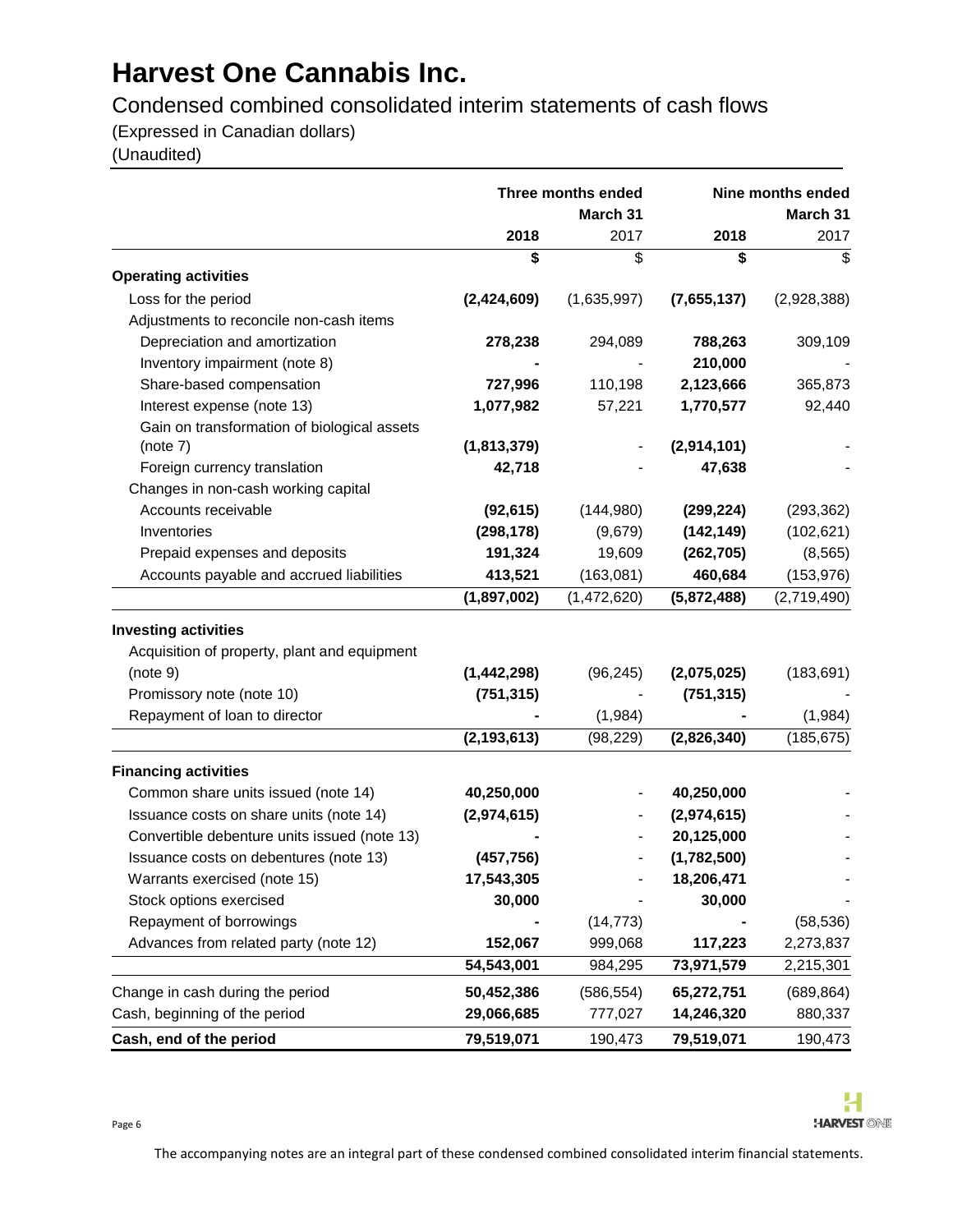Notes to the condensed combined consolidated interim financial statements For the three and nine months ended March 31, 2018 and 2017 (Expressed in Canadian dollars) (Unaudited)

### **1. Nature of operations**

Harvest One Cannabis Inc. ("Harvest One" or the "Company") was originally incorporated as Harvest One Capital Inc. on August 28, 2008 under the *British Columbia Company Act* and continues under the *Business Corporations Act of British Columbia*. The Company was classified as a Capital Pool Company ("CPC") as defined in the TSX Venture Exchange (the "TSX-V") Policy 2.4. Harvest One is a publicly traded corporation, with its head office located at 2650 – 1066 West Hastings Street, Vancouver, BC, V6E 3X1. The Company's common shares are listed on the TSX-V under the trading symbol "HVT."

On April 26, 2017, the Company acquired 100% of the issued and outstanding shares of United Greeneries Holdings Ltd. ("United Greeneries") and Satipharm AG ("Satipharm") (the "Acquisition"). In connection with the Acquisition, the Company completed a \$25,000,000 private placement and, immediately prior to the closing of the Acquisition, the Company completed a share consolidation on the basis of 1.79 pre-consolidation common shares to one post-consolidation common share. The Acquisition constituted the Company's "Qualifying Transaction" within the meaning of TSX-V policies (Note 2).

United Greeneries is a Canadian Licensed Producer and seller of medical cannabis under the Access to Cannabis for Medical Purposes Regulations ("ACMPR") and was formed on July 31, 2015 by way of an amalgamation pursuant to the *Business Corporations Act of British Columbia* between MMJ Bioscience Inc. ("Bioscience"), the predecessor to United Greeneries, and 1032831 BC Ltd., a wholly-owned subsidiary of PhytoTech Medical (UK) PTY Ltd. ("Phyto UK"). United Greeneries continued to operate under the name MMJ Bioscience Inc. until August 17, 2016 when it changed its name to United Greeneries Holdings Ltd.

Satipharm is a European pharmaceutical and nutraceutical company, specialized in the development, manufacturing and production of cannabis-based health and dietary products with a focus on legally accessible cannabidiol ("CBD"). Satipharm was incorporated on August 11, 2015, under the *Swiss Code of Obligations* (Switzerland).

### **2. Reverse take-over transaction**

On April 26, 2017, pursuant to a share exchange agreement dated December 7, 2016, the Company acquired from Phyto UK, a wholly owned subsidiary of MMJ PhytoTech Limited ("MMJ"), 100% of the issued and outstanding shares of United Greeneries and Satipharm for \$33,180,997 payable as follows:

- a) \$2,000,000 in cash; and
- b) 41,574,662 common shares of the Company at \$0.75 per share.

For accounting purposes, the \$2,000,000 in cash paid to Phyto UK was treated as a return of equity to the original shareholder.

Further, in completing this transaction, the Company issued 11,758,671 common shares of the Company to MMJ to extinguish \$8,819,003 in intercompany debts. A gain of \$2,939,668 was recognized in equity on settlement of this debt in accordance with IAS 1*, Presentation of Financial Statements.*

In connection with the Acquisition, the Company completed a \$25,000,000 private placement, by issuing 33,334,000 Units of the Company at \$0.75 per Unit. Each Unit consisted of one common share and onehalf common share purchase warrant. Each whole warrant entitles the holder to acquire one common share of the Company for an exercise price of \$1.00 per share for a period of 36 months from issuance.

Immediately prior to closing of the Acquisition, the Company completed a share consolidation on the basis of 1.79 pre-consolidation common shares to one post-consolidation common share, and changed its name from Harvest One Capital Inc. to Harvest One Cannabis Inc. The Acquisition constituted the Company's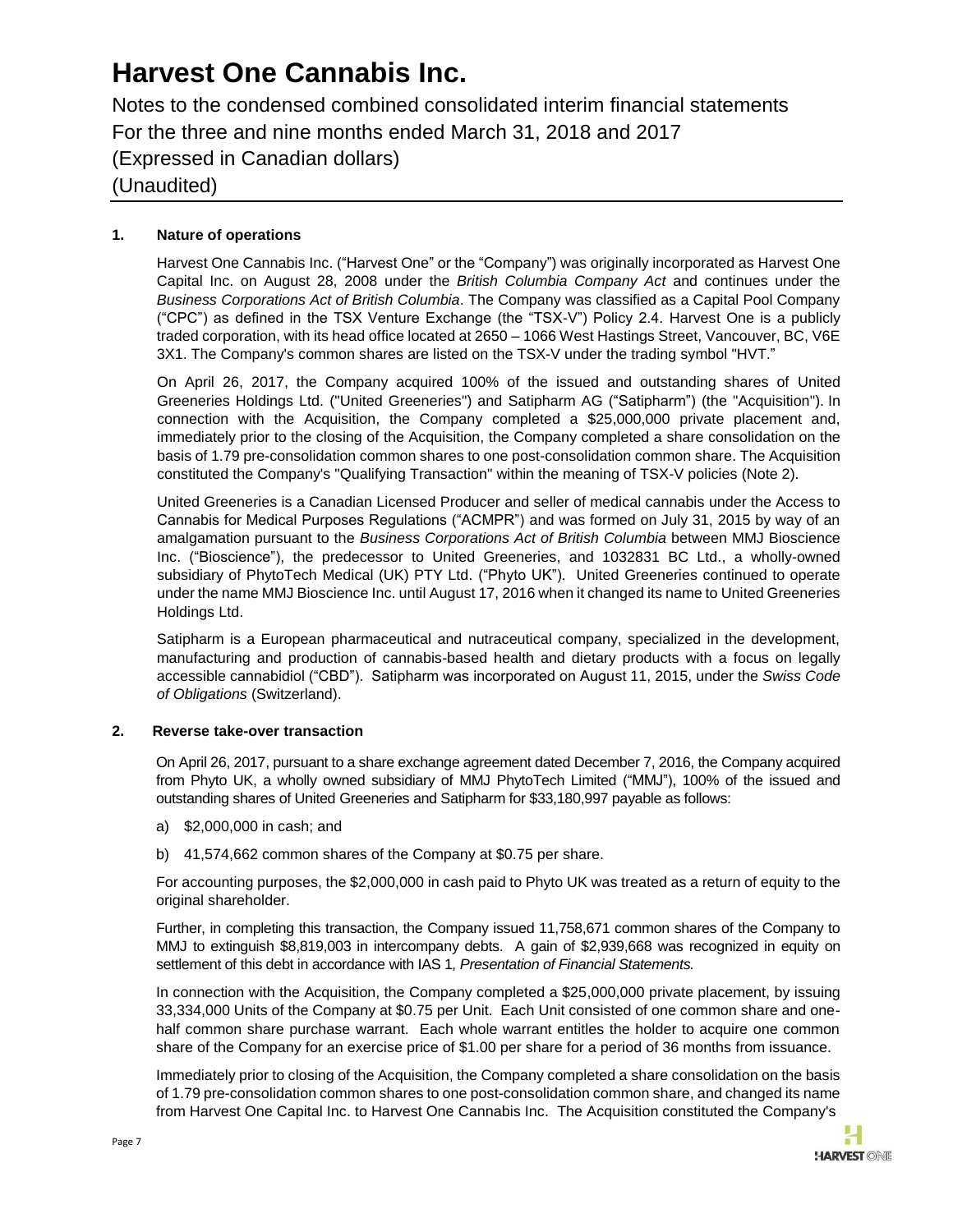Notes to the condensed combined consolidated interim financial statements For the three and nine months ended March 31, 2018 and 2017 (Expressed in Canadian dollars) (Unaudited)

### **2. Reverse take-over transaction (continued)**

Qualifying Transaction within the meaning of TSX-V policies. Further, in connection with the completion of its Qualifying Transaction, the Company obtained final approval to list its common shares on the TSX-V as a Tier 1 Industrial or Life Sciences Issuer. The common shares began trading on the TSX-V on April 28, 2017 under the symbol "HVST", which was subsequently changed on February 2, 2018 to "HVT".

The Acquisition has been accounted for as a reverse take-over ("RTO") that does not constitute a business combination for accounting purposes. The Company's legal subsidiaries, United Greeneries and Satipharm, have been treated as the accounting acquirer and Harvest One, the legal parent, has been treated as the accounting acquiree.

Consideration transferred:

| Fair value of 2,286,659 post-consolidation Harvest One shares<br>Fair value of 223,464 post-consolidation Harvest One options | \$<br>1,143,328<br>148,225 |
|-------------------------------------------------------------------------------------------------------------------------------|----------------------------|
|                                                                                                                               | 1,291,553                  |
| Net assets acquired:                                                                                                          |                            |
| Cash                                                                                                                          | 200,615                    |
| Accounts payable and accrued liabilities                                                                                      | (218, 668)                 |
|                                                                                                                               | (18,053)                   |
| Excess attributed to cost of listing                                                                                          | \$<br>1,273,500            |
| Listing costs:                                                                                                                |                            |
| Legal                                                                                                                         | 497,367                    |
| Professional, consulting and other fees                                                                                       | 326,642                    |
|                                                                                                                               | 2,097,509                  |

For accounting purposes, these condensed combined consolidated interim financial statements reflect a continuation of the financial position, operating results and cash flows from the Company's legal subsidiaries, United Greeneries and Satipharm.

### **3. Basis of presentation**

#### *a) Statement of compliance*

The Company's condensed combined consolidated interim financial statements have been prepared in accordance with IAS 34, *Interim Financial Reporting*, following the same accounting policies and methods of application as those disclosed in the annual audited combined consolidated financial statements for the year ended June 30, 2017. These condensed combined consolidated interim financial statements do not include all of the information required for the full annual combined consolidated financial statements and should be read in conjunction with the annual combined consolidated financial statements of the Company for the year ended June 30, 2017, which have been prepared in accordance with International Financial Reporting Standards ("IFRS").

These condensed combined consolidated interim financial statements were approved by the Board of Directors and authorized for issue on May 30, 2018.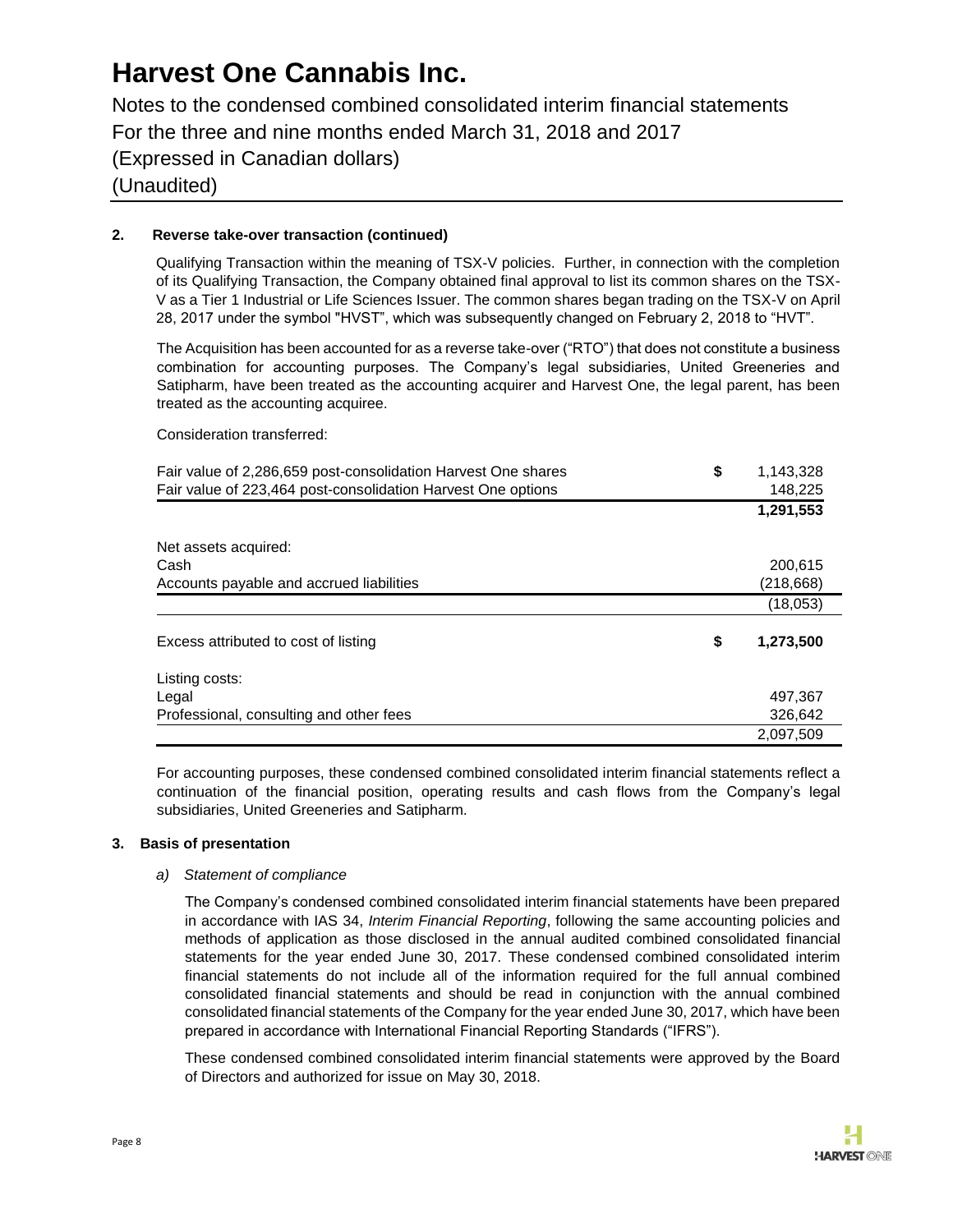Notes to the condensed combined consolidated interim financial statements For the three and nine months ended March 31, 2018 and 2017 (Expressed in Canadian dollars) (Unaudited)

### **3. Basis of presentation (continued)**

### *b) Basis of measurement*

These condensed combined consolidated interim financial statements are presented in Canadian dollars and are prepared on a historical cost basis, except for biological assets, and certain financial instruments which are measured at fair value.

### *c) Basis of consolidation*

These condensed combined consolidated interim financial statements incorporate the financial statements of the Company and its subsidiaries. The accounts of subsidiaries are prepared for the same reporting period as the parent company, using consistent accounting policies. Intercompany transactions, balances and unrealized gains or losses on transactions are eliminated. The table below lists the Company's subsidiaries and the ownership interests in each:

| <b>Subsidiary</b>                   | <b>Jurisdiction</b> | % ownership | <b>Accounting</b><br>method |
|-------------------------------------|---------------------|-------------|-----------------------------|
| United Greeneries Holdings Ltd.     | Canada              | 100%        | Consolidation               |
| United Greeneries Ltd.              | Canada              | 100%        | Consolidation               |
| United Greeneries Operations Ltd.   | Canada              | 100%        | Consolidation               |
| United Greeneries Saskatchewan Ltd. | Canada              | 100%        | Consolidation               |
| Satipharm AG Switzerland            | Switzerland         | 100%        | Consolidation               |
| Satipharm Canada Limited            | Canada              | 100%        | Consolidation               |
| Satipharm Australia Pty Ltd.        | Australia           | 100%        | Consolidation               |
| Satipharm Europe Ltd.               | U.K.                | 100%        | Consolidation               |

The comparative figures presented in these condensed combined consolidated interim financial statements are those of the combined financial statements of United Greeneries and Satipharm and include all entities in the above table.

#### *d) Comparative figures*

The Company has reclassified certain immaterial items on the comparative condensed combined consolidated interim statement of loss and comprehensive loss to conform with current period's presentation and improve clarity.

### **4. Significant accounting policies**

*a) New and revised IFRS issued but not yet effective*

### *IFRS 15 Revenue from Contracts with Customers ("IFRS 15")*

IFRS 15 was issued by the IASB in May 2014 and specifies how and when revenue should be recognized based on a five-step model, which is applied to all contracts with customers. On April 12, 2016, the IASB published final clarifications to IFRS 15 with respect to identifying performance obligations, principal versus agent considerations, and licensing. IFRS 15 is effective for the Company for its year ended June 30, 2019 with early adoption permitted. The Company does not anticipate any material impact from the implementation of IFRS 15 other than additional disclosure requirements.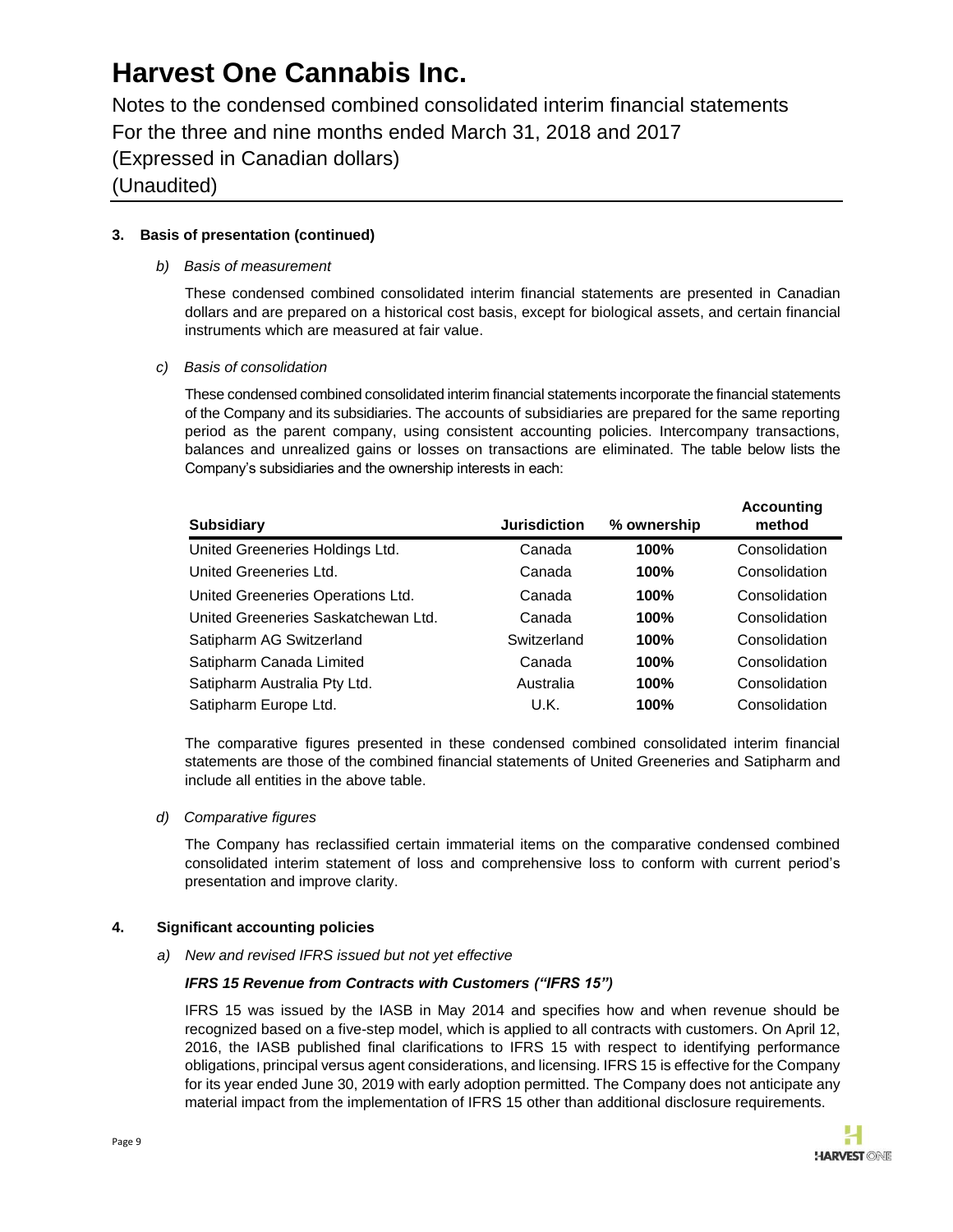Notes to the condensed combined consolidated interim financial statements For the three and nine months ended March 31, 2018 and 2017 (Expressed in Canadian dollars) (Unaudited)

### **4. Significant accounting policies (continued)**

*a) New and revised IFRS issued but not yet effective (continued)*

### *IFRS 9 Financial Instruments ("IFRS 9")*

IFRS 9 was issued by the IASB in November 2009 and October 2010 and will replace IAS 39, *Financial Instruments: Recognition and Measurement* ("IAS 39"). IFRS 9 introduces new requirements for classification and measurement, impairment and hedge accounting. IFRS 9 is effective for the Company for its year ended June 30, 2019. The Company is assessing the impact of this standard.

### *IFRS 7 Financial Instruments: Disclosure ("IFRS 7")*

IFRS 7 was amended to require additional disclosures on transition from IAS 39 to IFRS 9. IFRS 7 is effective on adoption of IFRS 9, which is effective for the Company for its year ended June 30, 2019. The Company is assessing the impact of this standard.

### *IFRS 16 Leases ("IFRS 16")*

IFRS 16 was issued by the IASB in January 2016 and specifies the requirements to recognize, measure, present and disclose leases. The standard provides a single lessee accounting model, requiring lessees to recognize assets and liabilities for all leases unless the lease term is 12 months or less and the underlying asset has a low value. IFRS 16 is effective for the Company for its year ended June 30, 2020, and a lessee shall either apply IFRS 16 with full retrospective effect or alternatively not restate comparative information but recognize the cumulative effect of initially applying IFRS 16 as an adjustment to opening equity at the date of initial application. Early adoption is permitted if IFRS 15 has also been adopted. The Company is assessing the impact of this standard on its financial position and financial performance however it expects it to be immaterial.

### *IFRS 2 Share-based Payment ("IFRS 2")*

In June 2016, the IASB issued amendments to IFRS 2, including the accounting for the effects of vesting and non-vesting conditions on the measurement of cash-settled share-based payments, accounting for share-based payment transactions with a net settlement feature for withholding tax obligations, and accounting for modifications to the terms and conditions of a share-based payment that changes the classification of the share-based payment transaction from cash-settled to equitysettled. The IFRS 2 amendments are effective for the Company for its year ended June 30, 2019. The Company is assessing the impact of this standard on its financial position and financial performance.

### **5. Accounts receivable**

The summary of the Company's accounts receivable is as follows:

|                                   | March 31<br>2018 | June 30<br>2017 |
|-----------------------------------|------------------|-----------------|
|                                   |                  | S               |
| Taxes receivable from governments | 292,743          | 138,422         |
| Trade and other receivables       | 186,522          | 41,619          |
|                                   | 479,265          | 180,041         |

At the reporting date, none of the accounts receivable were impaired.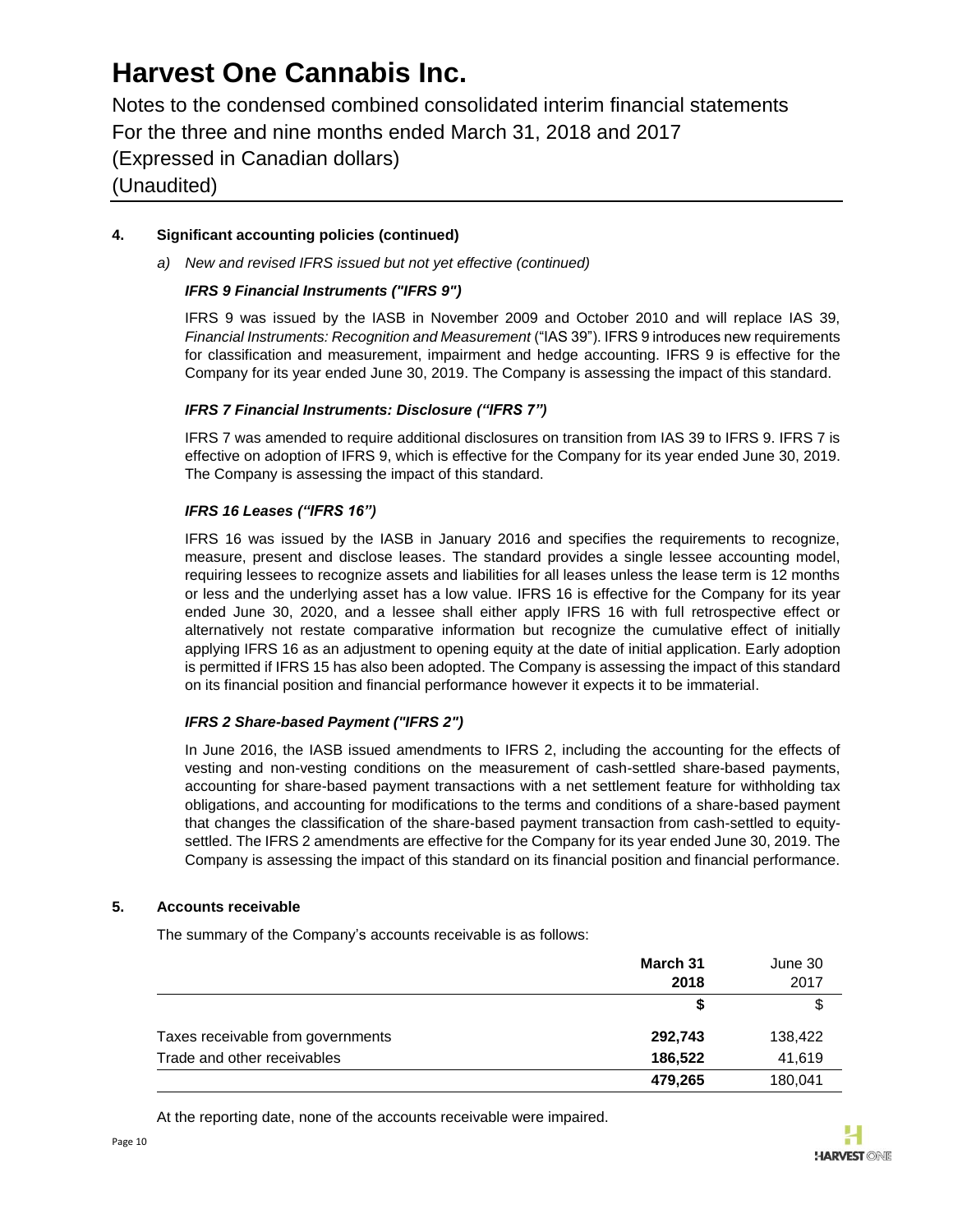Notes to the condensed combined consolidated interim financial statements For the three and nine months ended March 31, 2018 and 2017 (Expressed in Canadian dollars) (Unaudited)

### **6. Prepaid expenses and deposits**

The summary of the Company's prepaid expenses and deposits is as follows:

|             | March 31<br>2018 | June 30<br>2017 |
|-------------|------------------|-----------------|
|             |                  | \$              |
| Prepayments | 331,580          | 73,537          |
| Deposits    | 47,000           | 42,339          |
|             | 378,580          | 115,876         |

### **7. Biological assets**

The Company's biological assets consist of seeds and medical cannabis plants. The continuity of biological assets for the period ended March 31, 2018 and year ended June 30, 2017 is as follows:

|                                             | March 31<br>2018 | June 30<br>2017 |
|---------------------------------------------|------------------|-----------------|
|                                             | S                | \$              |
| Balance, beginning of the period            | 110,489          |                 |
| Purchase of seeds                           |                  | 20,914          |
| Gain on transformation of biological assets | 2,914,101        | 670,368         |
| Transferred to inventory upon harvest       | (2, 285, 098)    | (580, 793)      |
| Balance, end of the period                  | 739,492          | 110,489         |

As at March 31, 2018, included in the carrying amount of biological assets was \$20,914 in seeds and \$718,578 in live plants (\$20,914 in seeds and \$89,575 in live plants at June 30, 2017).

The Company expenses its production costs during biological transformation in the period incurred to gain on changes in fair value of biological assets.

A reconciliation of the gain on changes in fair value of biological assets for the three and nine months ended March 31, 2018 and 2017 is as follows:

|                                                       | Three months ended<br>March 31 |                |             | Nine months ended<br>March 31 |
|-------------------------------------------------------|--------------------------------|----------------|-------------|-------------------------------|
|                                                       | 2018                           | 2017           | 2018        | 2017                          |
|                                                       | \$                             | \$             | \$          | \$                            |
| <b>Production costs</b>                               | (669,678)                      |                | (1,899,591) |                               |
| Inventory impairment (note 8)                         |                                |                | (210,000)   |                               |
| Gain on transformation of<br>biological assets        | 1,813,379                      | $\blacksquare$ | 2,914,101   |                               |
| Gain on changes in fair value of<br>biological assets | 1,143,701                      |                | 804,510     |                               |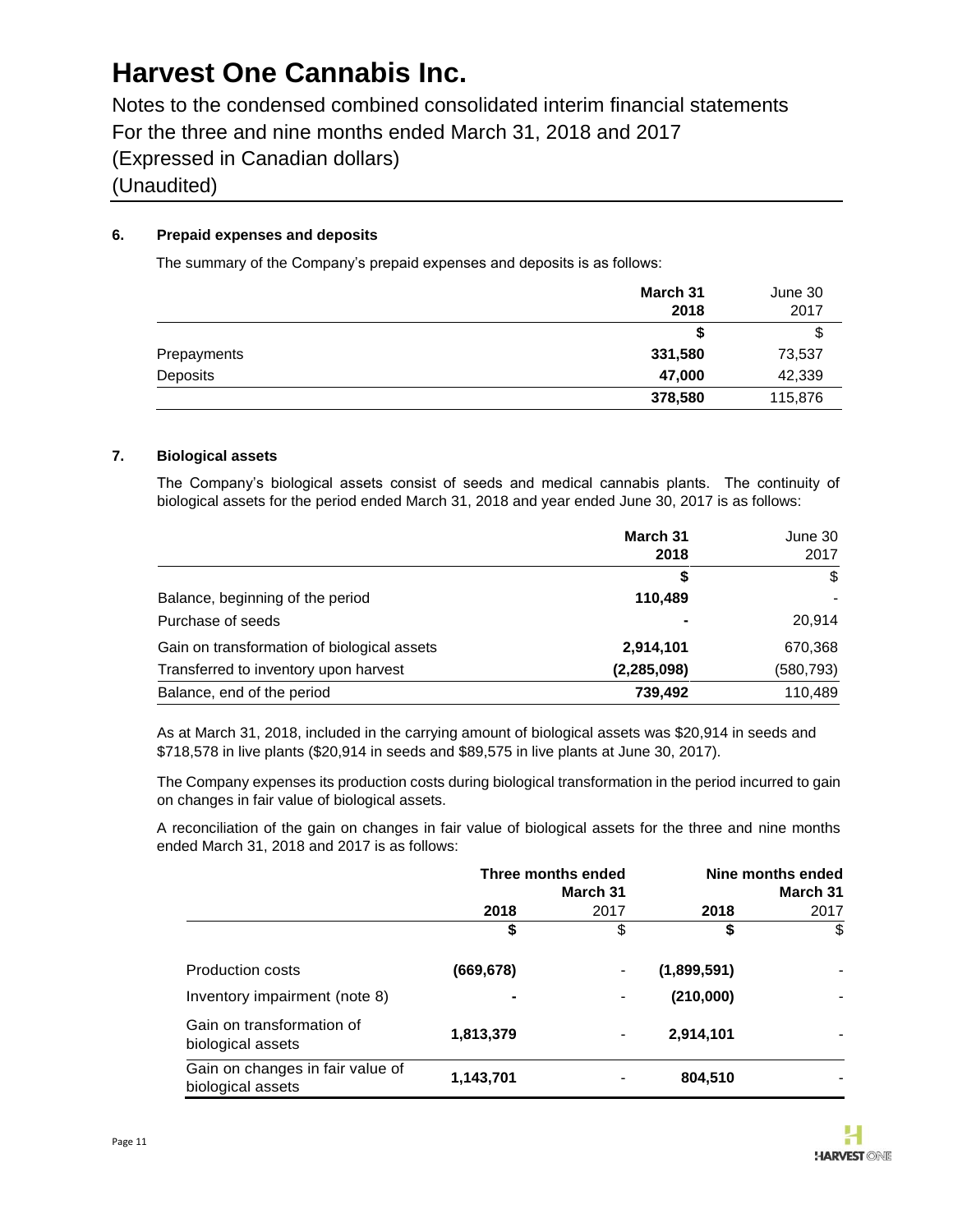Notes to the condensed combined consolidated interim financial statements For the three and nine months ended March 31, 2018 and 2017 (Expressed in Canadian dollars) (Unaudited)

### **7. Biological assets (continued)**

The significant assumptions applied in determining the fair value of medical cannabis plants are as follows:

- a) wastage of plants based on their various stages;
- b) expected yield by strain of plant;
- c) percentage of costs incurred to date compared to the estimated total costs to be incurred; and
- d) percentage of costs incurred for each stage of plant growth

On average, the growth cycle of a cannabis plant up to the point of harvest is approximately12 weeks. All of the plants are to be harvested as agricultural produce (i.e. medical cannabis) and as at March 31, 2018, were 55% complete on average, compared to 37% average stage of completion as at June 30, 2017.

The fair value of biological assets is measured using Level 3 inputs. The Company estimates the harvest yields for the plants at various stages of growth. As of March 31, 2018, it is estimated that the Company's biological assets will yield approximately 107.70 kg of dry cannabis, compared to 92.51 kg of dry cannabis at June 30, 2017. The Company's estimates are, by their nature, subject to change. Changes in the anticipated yield will be reflected in future changes in the fair value of the biological assets.

### **8. Inventories**

Inventories consist of dry cannabis finished goods, CBD capsules, CBD oil, and supplies and consumables for use in the production of inventories and the transformation of biological assets, and post harvest production costs.

As at March 31, 2018, the Company held 490.65 kg of dry cannabis (June 30, 2017 – 124.79 kg).

Inventories was comprised of the following items:

|                                            | March 31<br>2018 | June 30<br>2017 |
|--------------------------------------------|------------------|-----------------|
|                                            | \$               | \$              |
| Dry cannabis finished goods                | 2,631,793        | 571,919         |
| Supplies and post harvest production costs | 246,314          | 33,057          |
| CBD capsules                               | 410,828          | 608,708         |
| CBD oil                                    | 141,996          |                 |
|                                            | 3,430,931        | 1,213,684       |

Cost of inventory is recognized as an expense and included in cost of goods sold. For the three and nine months ended March 31, 2018, \$32,086 and \$192,727, respectively, related to the cost of purchased CBD capsules (March 31, 2017 - \$3,484 and \$3,484)

Included in costs of goods sold for the three and nine months ended March 31, 2018 is a \$1,143,701 and \$804,510, respectively, gain on changes in fair value of biological assets (March 31, 2017 - \$nil and \$nil).

The Company regularly reviews its cannabis inventory for quality and freshness. During the nine months ended March 31, 2018, 69.27 kg of cannabis inventory did not meet the quality standards for dry bud sale and therefore will be sold as extraction grade cannabis. As a result, the Company impaired \$210,000 of dry cannabis finished goods to reduce the carrying amount to its estimated net realizable value.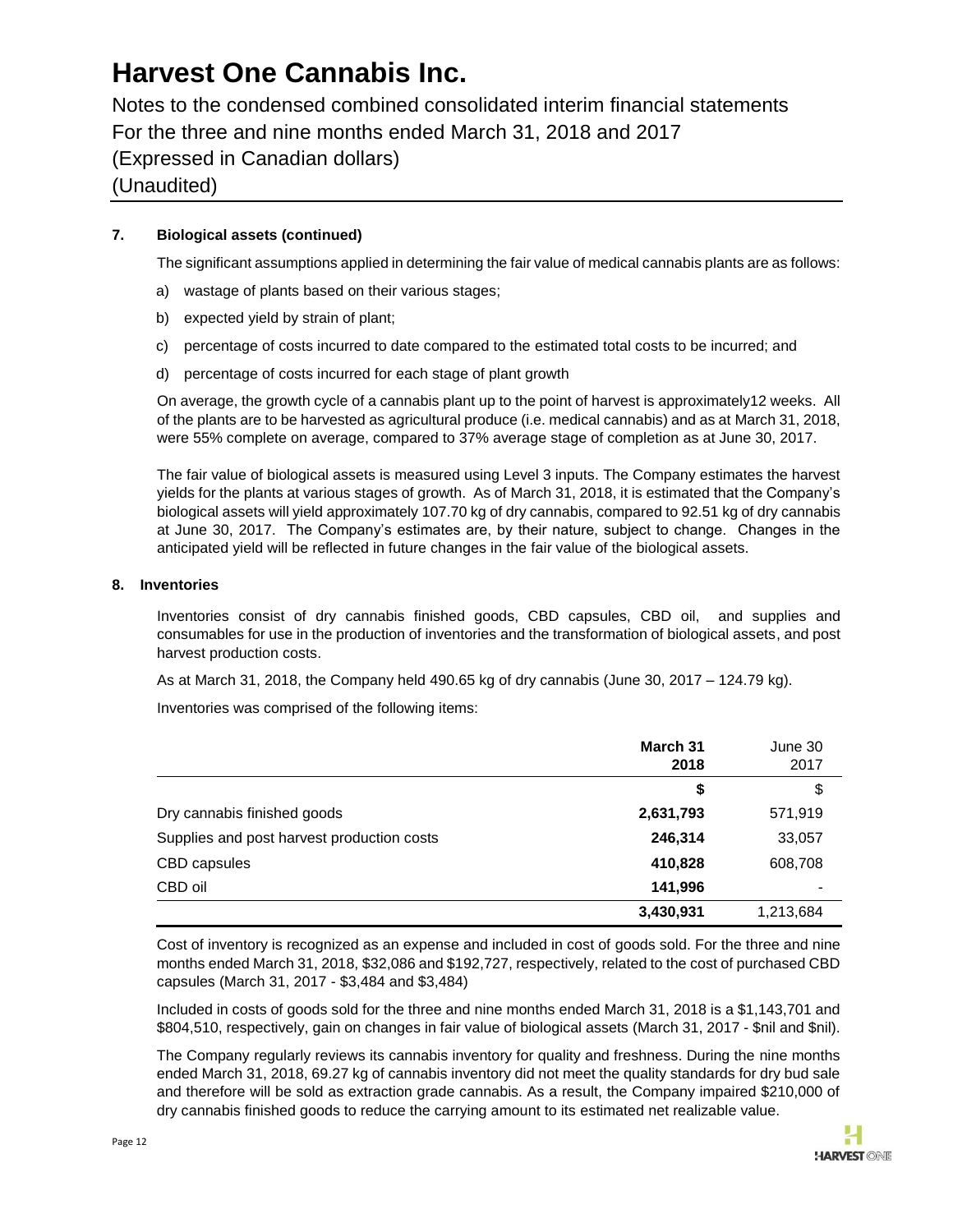Notes to the condensed combined consolidated interim financial statements For the three and nine months ended March 31, 2018 and 2017 (Expressed in Canadian dollars)

(Unaudited)

### **9. Property, plant and equipment**

The summary of the Company's property, plant and equipment is as follows:

|                                  | Plant &   |                |                 | Leasehold    |                          | Construction             |             |            |
|----------------------------------|-----------|----------------|-----------------|--------------|--------------------------|--------------------------|-------------|------------|
|                                  | equipment | Land           | <b>Building</b> | improvements | Vehicles                 | in progress              | Intangibles | Total      |
|                                  | \$        | \$             | \$              | \$           | \$                       | \$                       | \$          | \$         |
| Cost<br>July 1, 2016             | 2,052,543 |                | 1,393,600       | 3,021,970    |                          |                          |             | 6,468,113  |
| Additions                        | 341,840   | 431,000        | 2,440,381       | 23,618       |                          | 50,581                   | 32,055      | 3,319,475  |
| Disposals                        | (2,308)   |                |                 |              |                          |                          |             | (2,308)    |
| June 30, 2017                    | 2,392,075 | 431,000        | 3,833,981       | 3,045,588    | $\sim$                   | 50,581                   | 32,055      | 9,785,280  |
| <b>Accumulated depreciation</b>  |           |                |                 |              |                          |                          |             |            |
| July 1, 2016                     | 65,156    |                | 146,792         | 223,489      |                          |                          |             | 435,437    |
| Depreciation                     | 286,997   |                | 43,932          | 763,935      |                          |                          | 890         | 1,095,754  |
| Disposals                        | (2,590)   |                |                 |              |                          | $\overline{\phantom{0}}$ |             | (2,590)    |
| June 30, 2017                    | 349,563   | $\blacksquare$ | 190,724         | 987,424      | $\overline{\phantom{0}}$ | $\blacksquare$           | 890         | 1,528,601  |
| Net book value<br>June 30, 2017  | 2,042,512 | 431,000        | 3,643,257       | 2,058,164    |                          | 50,581                   | 31,165      | 8,256,679  |
| Cost                             |           |                |                 |              |                          |                          |             |            |
| July 1, 2017                     | 2,392,075 | 431,000        | 3,833,981       | 3,045,588    |                          | 50,581                   | 32,055      | 9,785,280  |
| Additions                        | 456,387   | 963,980        |                 | 226,333      | 69,125                   | 349,175                  | 10,025      | 2,075,025  |
| March 31, 2018                   | 2,848,462 | 1,394,980      | 3,833,981       | 3,271,921    | 69,125                   | 399,756                  | 42,080      | 11,860,305 |
| <b>Accumulated depreciation</b>  |           |                |                 |              |                          |                          |             |            |
| July 1, 2017                     | 349,563   |                | 190,724         | 987,424      |                          |                          | 890         | 1,528,601  |
| Depreciation                     | 348,511   |                | 83,574          | 339,135      | 7,776                    |                          | 9,267       | 788,263    |
| March 31, 2018                   | 698,074   |                | 274,298         | 1,326,559    | 7,776                    | $\overline{a}$           | 10,157      | 2,316,864  |
| Net book value<br>March 31, 2018 | 2,150,388 | 1,394,980      | 3,559,683       | 1,945,362    | 61,349                   | 399,756                  | 31,923      | 9,543,441  |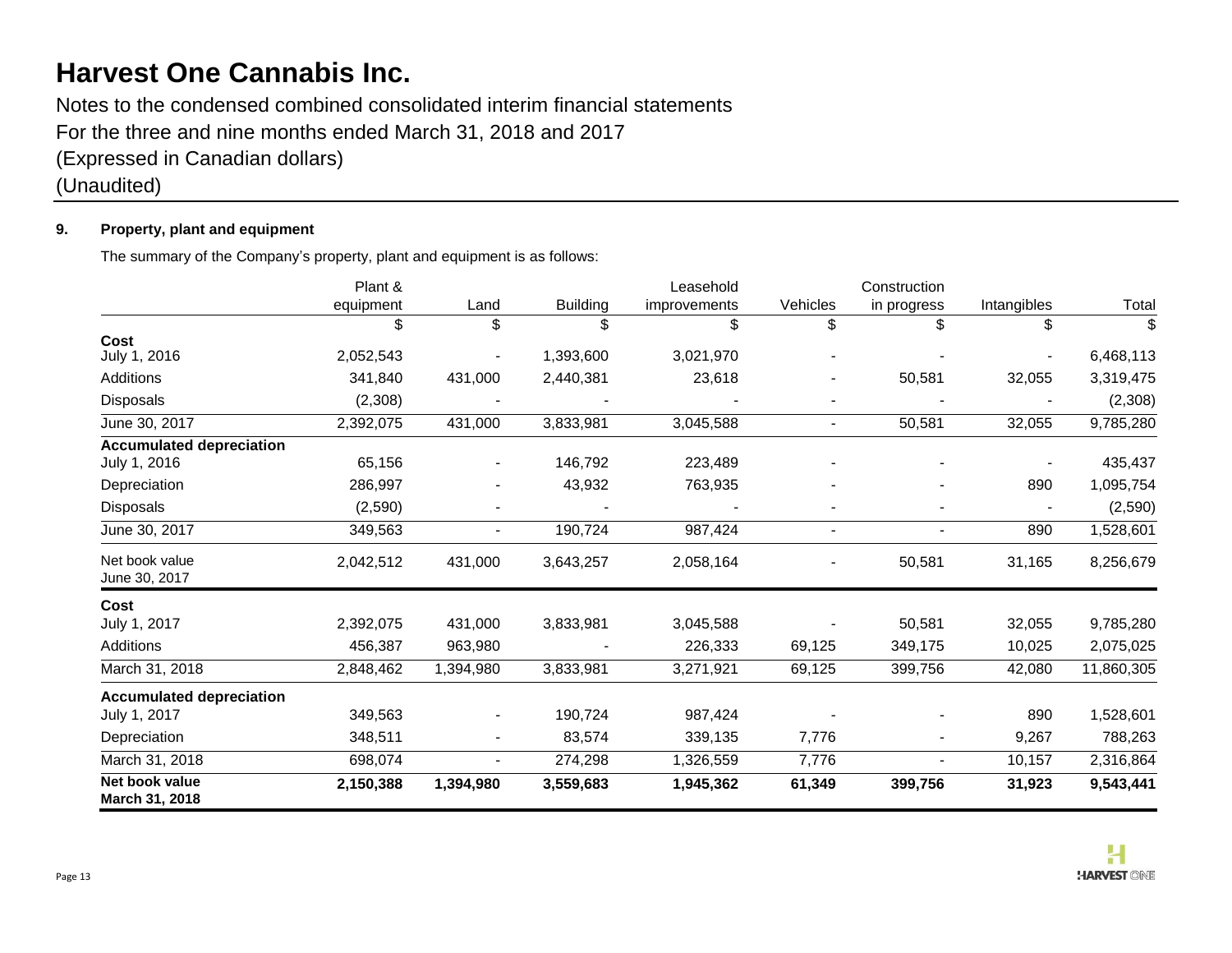Notes to the condensed combined consolidated interim financial statements For the three and nine months ended March 31, 2018 and 2017 (Expressed in Canadian dollars) (Unaudited)

### **10. Promissory note**

On March 22, 2018, the Company loaned \$750,000 to Dream Water Products Canada Inc. ("Dream Water Canada"). The note bears interest at 8% per annum and is due on demand upon delivery of nine month's written notice by the Company to Dream Water Canada. The balance at March 31, 2018 includes \$1,315 of accrued interest.

On May 3, 2018, the Company entered into a definitive agreement to acquire all the outstanding shares of Dream Water Canada (Note 21(a)).

### **11. Accounts payable and accrued liabilities**

The summary of the company's accounts payable and accrued liabilities is as follows:

|                  | March 31<br>2018 | June 30<br>2017 |
|------------------|------------------|-----------------|
|                  | \$               |                 |
| Trade payables   | 479,885          | 495,932         |
| Accruals         | 685,370          | 143,412         |
| Payroll payables | 52,794           | 120,439         |
| Other payables   | 9,583            | 7,165           |
|                  | 1,227,632        | 766,948         |

Trade payables are non-interest bearing and are normally settled on a 30-day basis. Other payables are non-interest bearing and have an average term of 30 days. All amounts are expected to be settled within twelve months.

#### **12. Due to related party**

|                      | March 31 | June 30 |
|----------------------|----------|---------|
|                      | 2018     | 2017    |
|                      |          | J       |
| Due to related party | 351,613  | 234,390 |

The amount due to related party is payable to MMJ and is unsecured, interest free, with no fixed term of repayment.

In May 2018, the Company repaid in full the amount due to related party as at March 31, 2018 (Note  $21(b)$ ).

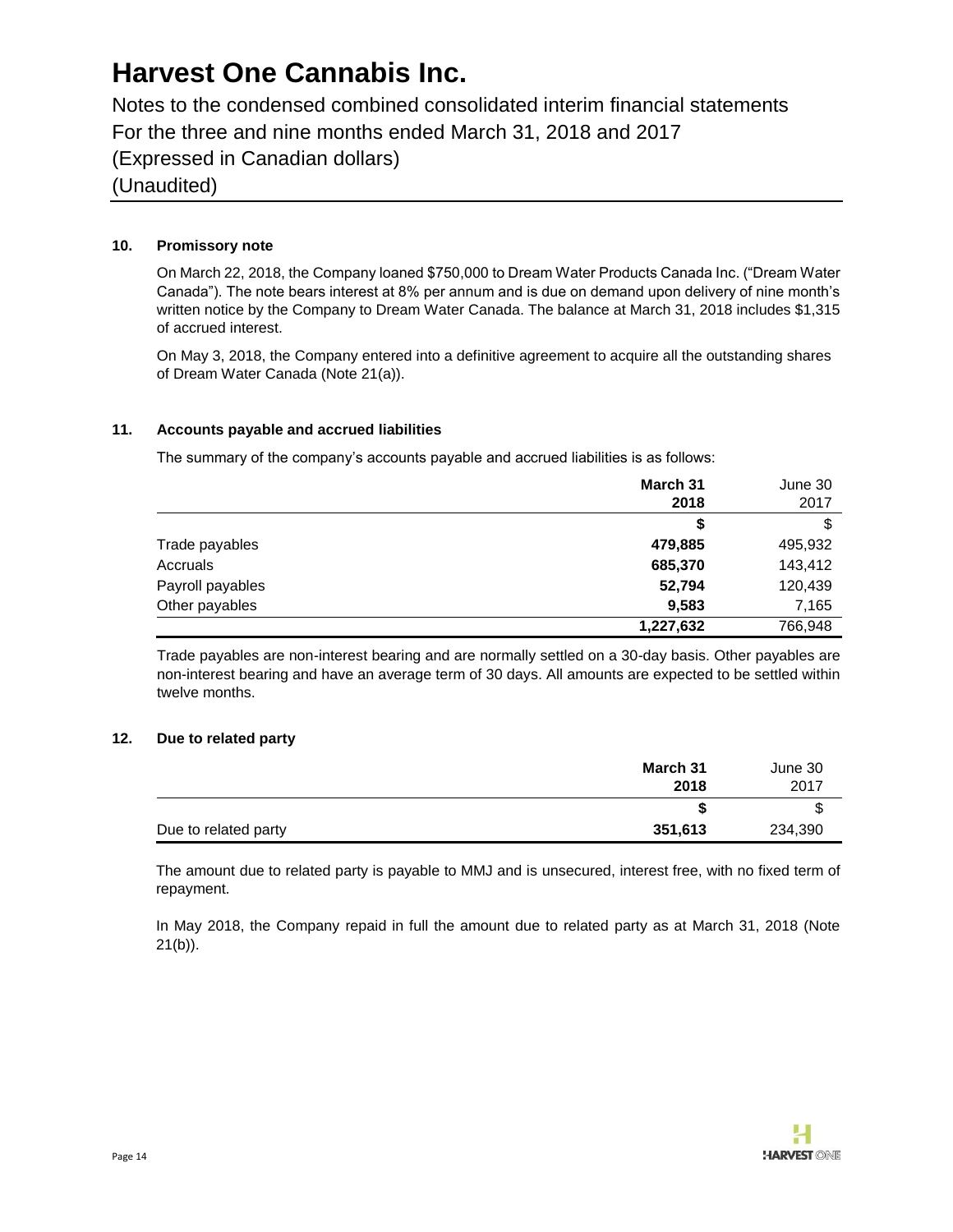Notes to the condensed combined consolidated interim financial statements For the three and nine months ended March 31, 2018 and 2017 (Expressed in Canadian dollars) (Unaudited)

### **13. Convertible debenture units**

The continuity of the Company's convertible debenture units for the period ended March 31, 2018 and year ended June 30, 2017 is as follows:

|                              | March 31       | June 30 |
|------------------------------|----------------|---------|
|                              | 2018           | 2017    |
|                              | \$             | \$      |
| Balance, beginning of period |                |         |
| Issued                       | 20,729,000     |         |
| Equity portion               | (7,603,657)    |         |
| Conversion                   | (13, 304, 437) |         |
| Accretion                    | 179,094        |         |
| Balance, end of period       |                |         |

On December 14, 2017, the Company completed a bought deal financing ("the Offering") of unsecured convertible debentures units ("the Debenture Units") for the gross principal amount of \$20,125,000. Each Debenture Unit consists of \$1,000 principal amount unsecured convertible debentures of the Company ("the Convertible Debentures") and 458 common share purchase warrants ("Debenture Warrants") of the Company.

Each Debenture Warrant entitles the holder to acquire one common share for an exercise price of \$1.09 until December 14, 2020. The Company can accelerate the expiry date of the Debenture Warrants if the closing price of the Company's common shares equals or exceeds \$1.64 for ten consecutive days.

The Convertible Debentures bear interest at 8.0% per annum, payable semi-annually on June 30 and December 31 of each year and mature on December 14, 2022. The Convertible Debentures are convertible into common shares of the Company at a price of \$0.84 per share, subject to forced conversion at the Company's option if the volume weighted average price ("VWAP") of the Company's common shares equals or exceeds \$1.40 per share for 30 consecutive trading days.

The Company paid the underwriters a cash commission equal to 6.0% of the aggregate principal amount of the Debenture Units issued. In addition, the Company issued the underwriters 604 Debenture Units. Issuance costs have been allocated between the liability and equity components of the Debenture Units.

The liability component of the Convertible Debentures was valued using Company specific interest rates assuming no conversion features exist. The debt component was accreted to fair value over the term to maturity as a non-cash interest charge and the equity component is presented in other reserves as a separate component of equity. The Debenture Warrants were valued based on the quoted price in active markets. The residual amount after valuing the liability component of the Convertible Debentures and Debenture Warrants was allocated to the equity component of the Convertible Debentures.

On February 23, 2018, the Company exercised its option to convert the remaining principal amount of the Convertible Debentures outstanding into common shares of the Company at a price of \$0.84 as the VWAP of the Company's common shares exceeded \$1.40 per share for 30 consecutive trading days. The Mandatory Conversion was completed on March 28, 2018.

During the three and nine months ended March 31, 2018, the Company recorded \$885,712 and \$1,511,102 of deferred financing fee amortization and \$111,889 and \$179,094 of accretion expense which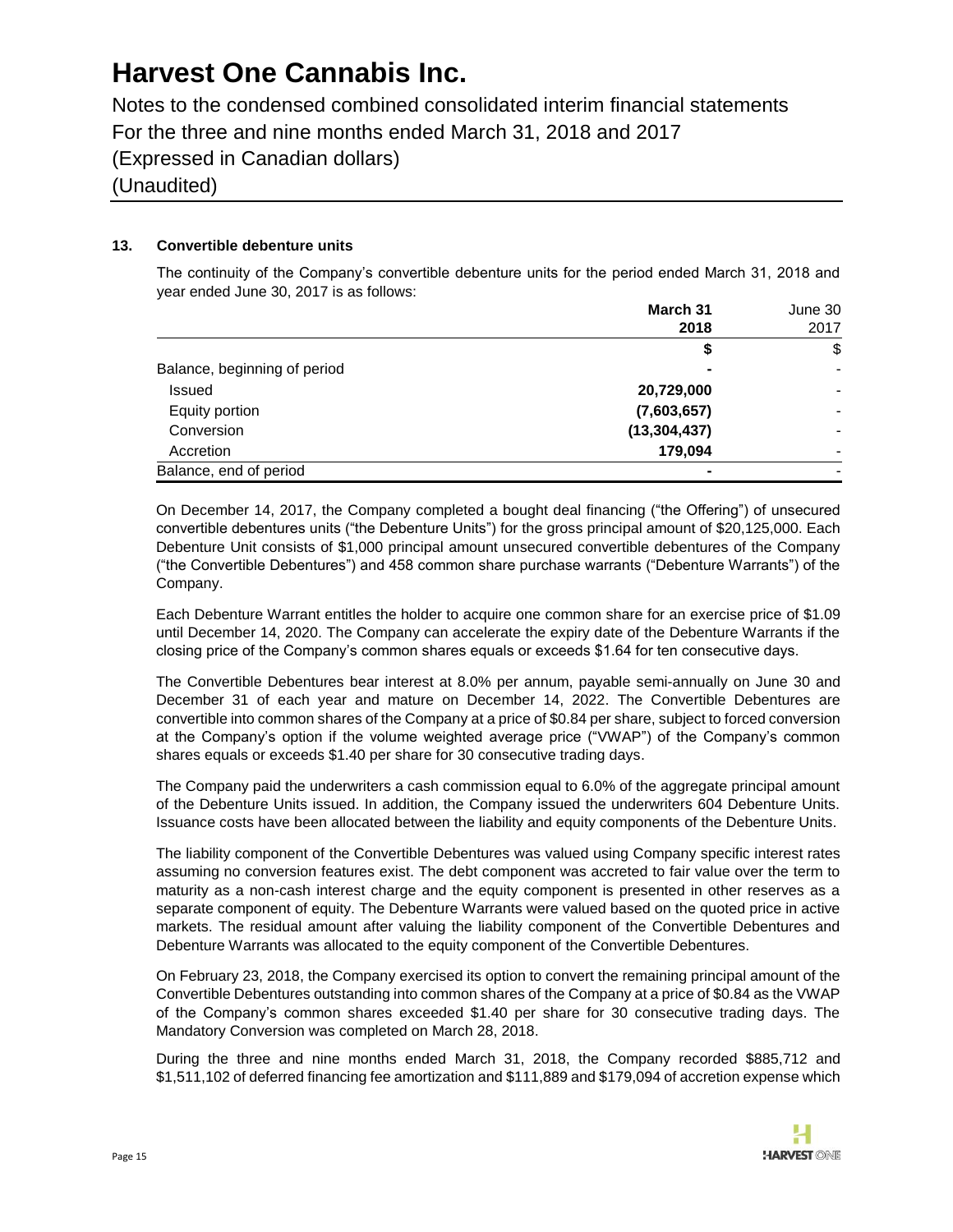Notes to the condensed combined consolidated interim financial statements For the three and nine months ended March 31, 2018 and 2017 (Expressed in Canadian dollars) (Unaudited)

### **13. Convertible debenture units (continued)**

are both included in finance costs. In addition, the Company paid interest of \$72,041 and \$87,422 and issued 14,689,276 and 24,773,056 common shares on conversion of \$12,259,000 and \$20,729,000 Convertible Debentures, including \$80,381 in interest.

### **14. Share capital**

#### *a) Authorized*

The Company has an unlimited number of authorized common shares with no par value.

- *b) Issued capital*
	- (i) On January 31, 2018, the Company completed a bought deal financing ("the Units Offering") of 22,115,385 Units at a price of \$1.82 per Unit for gross proceeds of \$40,250,000. Each Unit consists of one common share and one common share purchase warrant. Each warrant entitles the holder to purchase one common share at an exercise price of \$2.30 per warrant until January 31, 2020.

The Company paid the underwriters a cash commission of 6.0% of the aggregate principal amount of the Units issued. In addition, the Company issued the underwriters 663,461 brokers' compensation units warrants.

- *(ii)* During the three and nine months ended March 31, 2018, 17,579,972 and 18,183,138 common shares were issued for gross proceeds of \$17,543,305 and \$18,206,471 on exercise of warrants (Note 15(b)).
- (iii) Upon completion of the RTO (Note 2), the Company issued a total of 41,474,662 common replacement shares to the previous shareholders of United Greeneries and Satipharm.

Concurrently with the completion of the RTO transaction, the Company settled \$8,819,004 of outstanding debt (principal and interest), due from United Greeneries and Satipharm to MMJ, through the issuance of 11,758,671 common shares. The fair value of the shares issued was estimated based on the value of units issued during private placement; comprised of one common share and one-half warrant. A residual fair value method was used to determine the fair value of one common share resulting in \$5,879,336 of shares being issued and a gain on debt settlement of \$2,939,668 being recorded in equity in accordance with IAS 1 as the substance of the settlement was a transaction with a shareholder acting in their capacity as a shareholder (Note 2). The assumptions applied in calculating the fair value of the warrants were as follows:

| Risk-free interest rate           | $0.80\%$ |
|-----------------------------------|----------|
| Expected life of warrants (years) | 3.00     |
| Expected annualized volatility    | 129.00%  |
| Expected dividend yield           | Nil      |

Further, the Company completed a concurrent private placement and issued 33,334,000 units at \$0.75 per unit for gross proceeds of \$25,000,500. Each unit consisted of one common share and one-half common share purchase warrant. Each whole warrant entitles the holder to acquire one common share of the Company for an exercise price of \$1.00 per warrant for a period of 36 months from issuance**.**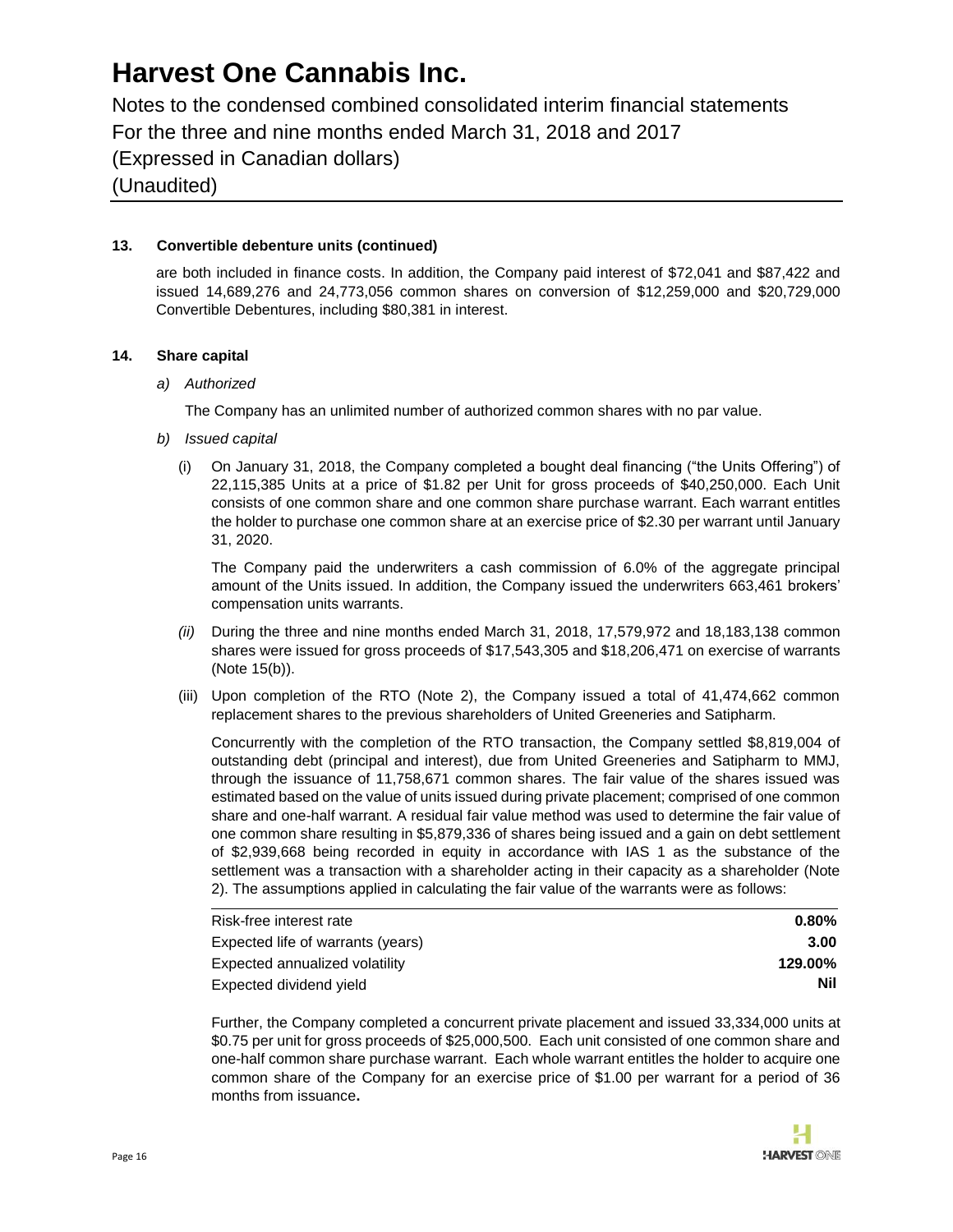Notes to the condensed combined consolidated interim financial statements For the three and nine months ended March 31, 2018 and 2017 (Expressed in Canadian dollars) (Unaudited)

### **15. Other reserves**

Other reserves activity for the period ended March 31, 2018 and year ended June 30, 2017 is summarized as follows:

| March 31, 2018                                                    | 3,604,093    | 3,893,742   | 179,094       | 611,072 | 8,288,001     |
|-------------------------------------------------------------------|--------------|-------------|---------------|---------|---------------|
| converted                                                         |              |             | (3, 152, 316) |         | (3, 152, 316) |
| Convertible debentures                                            |              |             |               |         |               |
| <b>Issuance costs</b>                                             |              | 715,642     |               |         | 715,642       |
| Convertible debenture<br>units issued                             |              |             | 3,331,410     |         | 3,331,410     |
| Warrants exercised                                                |              | (2,400,423) |               |         | (2,400,423)   |
| Warrants issued                                                   |              | 4,272,247   |               |         | 4,272,247     |
| Vesting of share-based<br>compensation (options issued<br>by MMJ) |              |             |               | 121,384 | 121,384       |
| Vesting of options issued                                         | 2,002,282    |             |               |         | 2,002,282     |
| June 30, 2017                                                     | 1,601,811    | 1,306,276   |               | 489,688 | 3,397,775     |
| Warrants issued                                                   |              | 1,306,276   |               |         | 1,306,276     |
| Vesting of share-based<br>compensation (options issued<br>by MMJ) |              |             |               | 292,545 | 292,545       |
| Options issued                                                    | 1,601,811    |             |               |         | 1,601,811     |
| July 1, 2016                                                      |              |             |               | 197,143 | 197,143       |
|                                                                   | \$           | \$          | \$            | \$      | \$            |
|                                                                   | options      | Warrants    | units         | Other   | Total         |
|                                                                   | <b>Stock</b> |             | debenture     |         |               |
|                                                                   |              |             | Convertible   |         |               |

### *a) Stock options and share-based compensation*

The Company has established a share purchase option plan whereby the Company's directors may from time to time grant share options to employees and non-employees. The maximum number of shares that may be reserved for issuance under the Plan is 10% of the issued and outstanding common shares of the Company. Vesting is determined by the Board of Directors.

The continuity of the Company's stock options at March 31, 2018 is as follows:

|                               | Number      | Weighted average |
|-------------------------------|-------------|------------------|
|                               | outstanding | exercise price   |
|                               | #           | \$               |
| Outstanding at June 30, 2017  | 8,050,000   | 0.75             |
| Granted                       | 400,000     | 1.81             |
| Exercised                     | (40,000)    | 0.75             |
| Forfeited                     | (730,000)   | 0.75             |
| Outstanding at March 31, 2018 | 7,680,000   | 0.81             |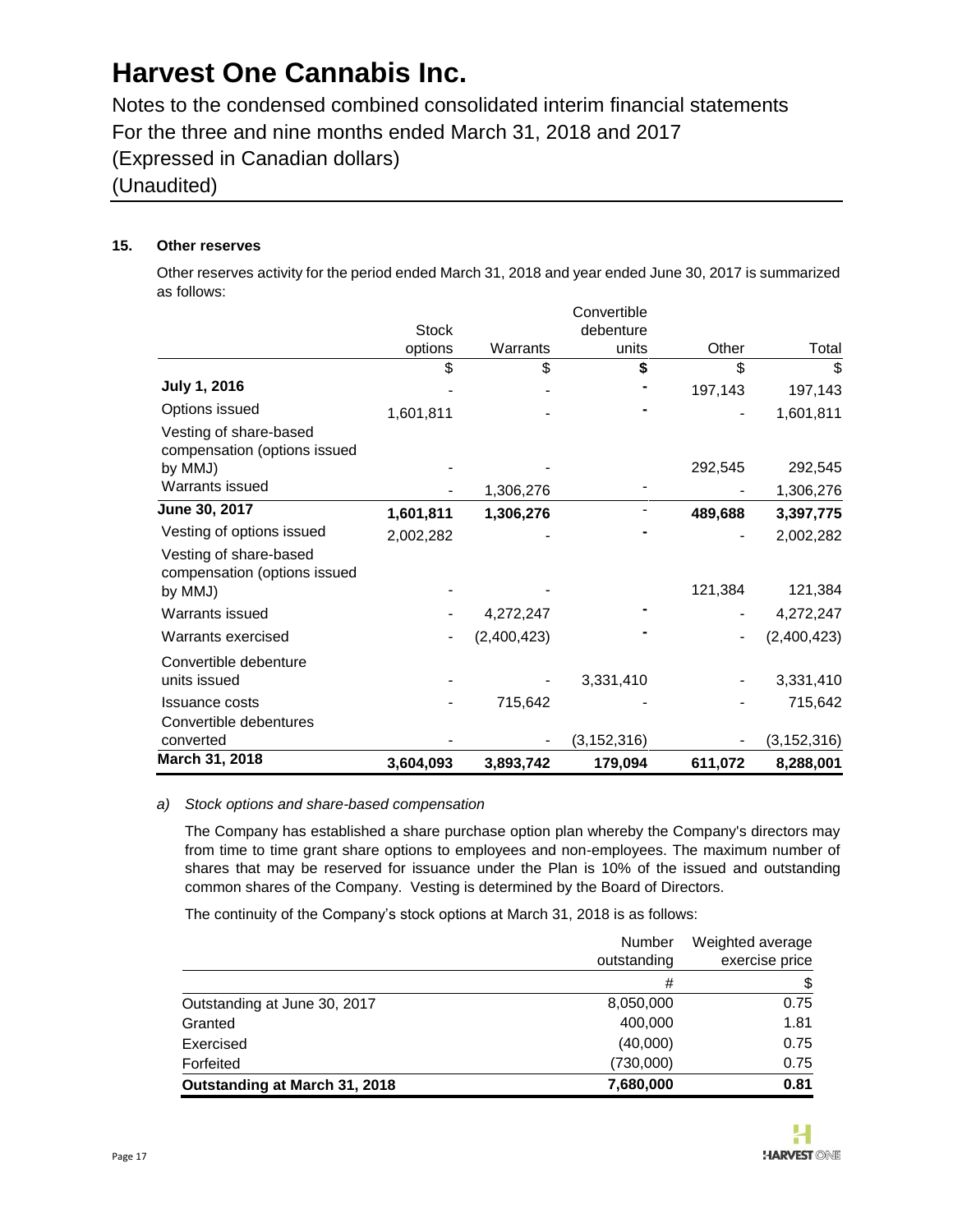Notes to the condensed combined consolidated interim financial statements For the three and nine months ended March 31, 2018 and 2017 (Expressed in Canadian dollars) (Unaudited)

### **15. Other reserves (continued)**

### *a) Stock options and share-based compensation (continued)*

The following table discloses the number of options and vested options at March 31, 2018:

| Number of options |                | Number of options |                 |
|-------------------|----------------|-------------------|-----------------|
| outstanding       | Exercise price | exercisable       | Expiry date     |
| #                 |                |                   |                 |
| 7,280,000         | 0.75           | 1,790,000         | April 27, 2022  |
| 400,000           | 1.81           | $\blacksquare$    | January 9, 2023 |

The Company recorded \$701,636 and \$2,002,282 for the three and nine months ended March 31, 2018 (March 31, 2017 - \$Nil and \$Nil) in share-based compensation expense.

In determining the amount of share-based compensation, the Company used the Black-Scholes option pricing model to establish the fair value of options granted during the three and nine months ended March 31, 2018 by applying the following assumptions:

| Risk-free interest rate          | $1.77\%$ |
|----------------------------------|----------|
| Expected life of options (years) | 3.59     |
| Expected annualized volatility   | 94.76%   |
| Expected dividend yield          | Nil      |

Volatility was estimated by using the historical share prices of the Company. The expected life in years represents the period of time that options granted are expected to be outstanding. The risk-free rate was based on the zero-coupon Canada government bonds with a remaining term equal to the expected life of the option.

#### *b) Warrants*

The continuity of the Company's warrants at March 31, 2018 is as follows:

|                                  | Warrants       | Brokers'<br>Warrants | Secondary<br>Warrants    | Convertible<br>debenture<br>warrants | Units offering<br>warrants | Brokers'<br>compensation<br>units warrants | Number<br>#      | Weighted<br>average<br>outstanding exercise price<br>\$ |
|----------------------------------|----------------|----------------------|--------------------------|--------------------------------------|----------------------------|--------------------------------------------|------------------|---------------------------------------------------------|
| Outstanding at<br>June 30, 2017  | 16,667,000     | 2.000.040            | $\overline{\phantom{0}}$ | $\blacksquare$                       |                            | $\blacksquare$                             | 18.667.040       | 0.97                                                    |
| Issued                           | -              | ۰                    | 600.002                  | 9.493.882                            | 22.115.385                 | 663.461                                    | 32,872,730       | 1.93                                                    |
| Exercised                        | (13, 290, 532) | (1,200,004)          | (100, 002)               | (3,592,600)                          |                            |                                            | $-$ (18,183,138) | 1.00                                                    |
| Outstanding at<br>March 31, 2018 | 3,376,468      | 800.036              | 500,000                  | 5,901,282                            | 22,115,385                 | 663.461                                    | 33,356,632       | 1.90                                                    |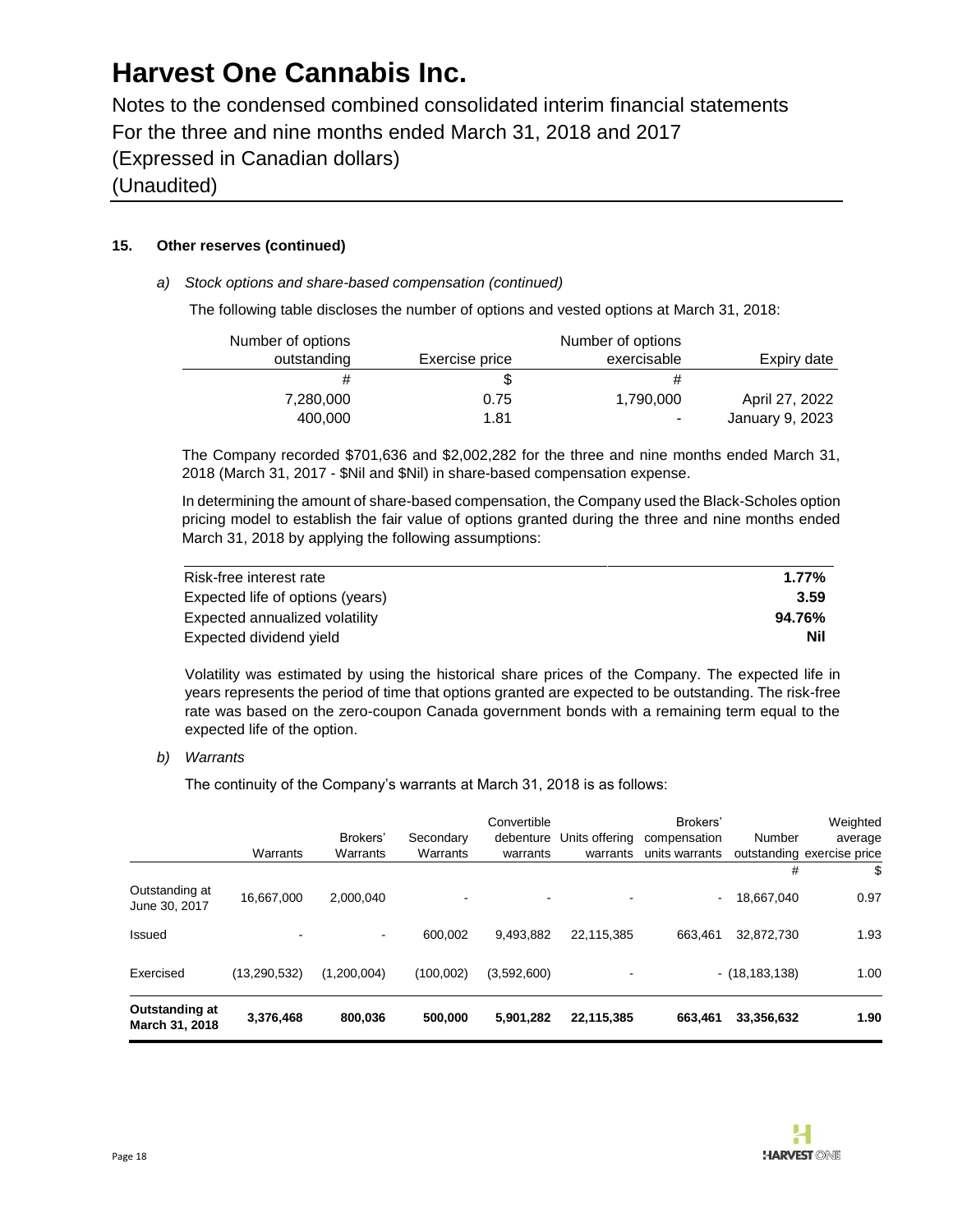Notes to the condensed combined consolidated interim financial statements For the three and nine months ended March 31, 2018 and 2017 (Expressed in Canadian dollars) (Unaudited)

### **15. Other reserves (continued)**

*b) Warrants (continued)*

#### *Warrants*

In connection with the private placement on April 26, 2017, the Company issued 16,667,000 warrants (Note 14(b)).

During the three and nine months ended March 31, 2018, 12,627,366 and 13,290,532 warrants were exercised for proceeds of \$12,627,366 and \$13,290,532 and exchanged for 12,627,366 and 13,290,532 common shares.

#### *Brokers' warrants and secondary warrants*

In connection with the private placement on April 26, 2017, the Company issued 2,000,040 warrants to the Brokers ("Brokers' Warrants") with an exercise price of \$0.75 per warrant and which expire 36 months from the date of issue. Upon exercise of the Brokers' Warrants, the Company will issue one common share and one-half common share purchase warrant ("Secondary Warrant"). Each whole Secondary Warrant will be exercisable into one common share of the Company with an exercise price of \$1.00 per warrant and expire 36 months from the issuance of the Secondary Warrant.

The Company valued the warrants using the Black-Scholes option pricing model to establish the fair value of the Brokers' Warrants granted by applying the following assumptions:

| Risk-free interest rate          | $0.80\%$ |
|----------------------------------|----------|
| Expected life of warrant (years) | 3.00     |
| Expected annualized volatility   | 129.00%  |
| Expected dividend yield          | Nil      |

Volatility was estimated by using the historical volatility of other companies that the Company considers comparable, that have trading and volatility history prior to the Company becoming public. The expected life in years represents the period of time that options granted are expected to be outstanding. The risk-free rate was based on the zero-coupon Canada government bonds with a remaining term equal to the expected life of the warrant.

During the three and nine months ended March 31, 2018, 1,200,004 Brokers' warrants were exercised for proceeds of \$900,003 and exchanged for 1,200,004 common shares. In addition, 100,002 secondary warrants were exercised for proceeds of \$100,002 and exchanged for 100,002 common shares.

#### *Convertible debenture warrants*

In connection with the Offering on December 14, 2017, the Company issued 9,493,882 Debenture Warrants (Note 13).

During the three and nine months ended March 31, 2018, 3,592,600 warrants were exercised for proceeds of \$3,915,934 and exchanged for 3,592,600 common shares.

#### *Units offering warrants*

In connection with the Units Offering, the Company issued 22,115,385 warrants (Note 14(b)).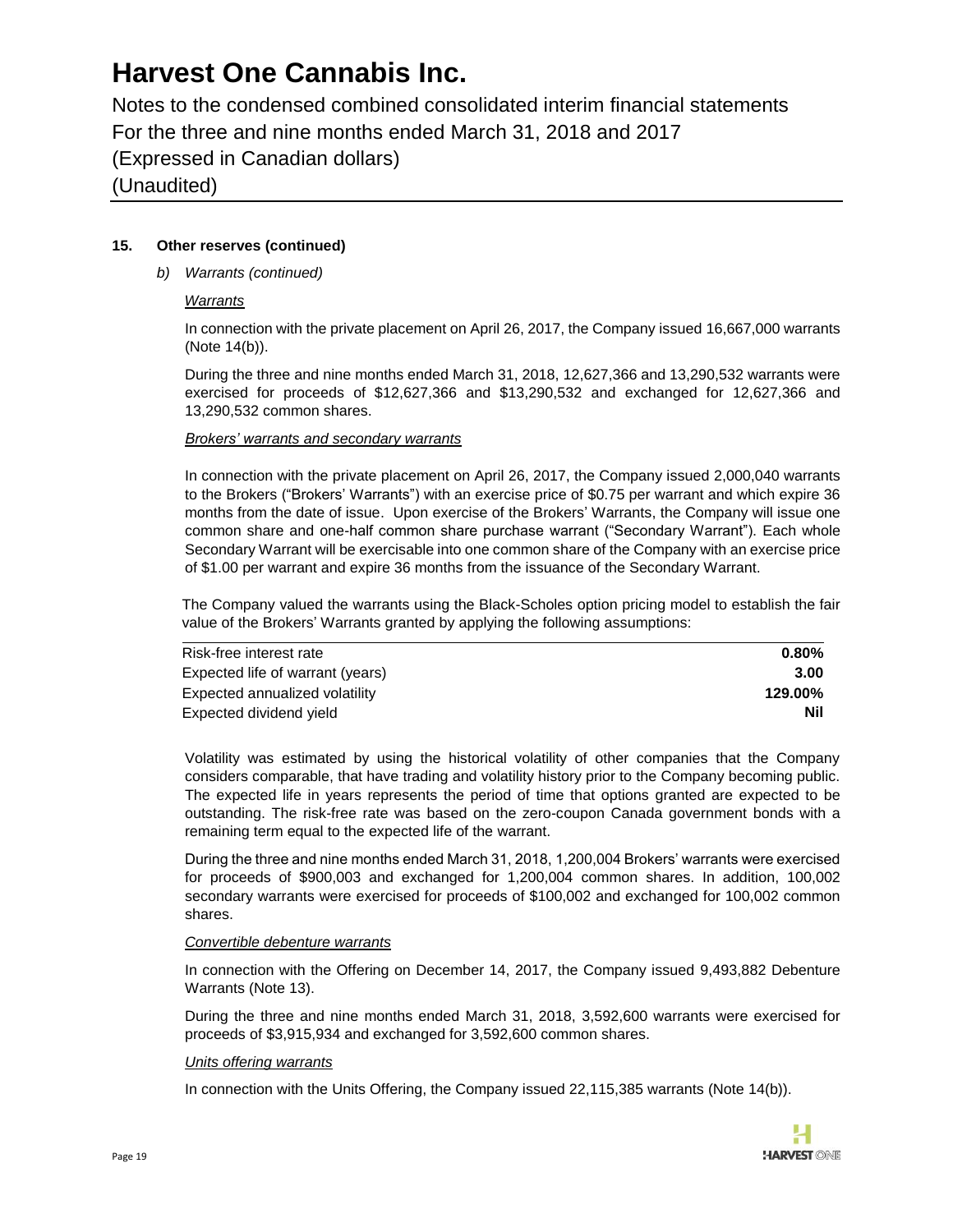Notes to the condensed combined consolidated interim financial statements For the three and nine months ended March 31, 2018 and 2017 (Expressed in Canadian dollars) (Unaudited)

### **15. Other reserves (continued)**

*b) Warrants (continued)*

### *Brokers' compensation units warrants*

In connection with the Units Offering on January 31, 2018, the Company issued 663,461 warrants to the Brokers with an exercise price of \$2.30 per warrant and which expire 24 months from the date of issue. Upon exercise of the Brokers' compensation units warrants, the Company will issue one common share.

*c) Other*

During the three and nine months ended March 31, 2018, the Company recorded \$26,360 and \$121,384 (March 31, 2017 - \$110,198 and \$365,813) in stock-based compensation expense as a result of vesting of stock options from MMJ, issued to employees of Harvest One, United Greeneries and Satipharm in previous years, whereby the Company incurred the expense as it is the primary recipient of the services provided.

### **16. Related parties**

In addition to related party transactions described elsewhere in the notes to the financial statements, the Company had the following related party transactions:

*a) Compensation of key management personnel*

Key management personnel include persons having the authority and responsibility for planning, directing and controlling the activities of the Company as a whole. The key management personnel of the Company are the members of the Company's executive management team and Board of Directors. Compensation provided to key management is as follows:

|                          | Three months ended<br>March 31 |        |           | Nine months ended<br>March 31 |  |
|--------------------------|--------------------------------|--------|-----------|-------------------------------|--|
|                          | 2018<br>2017                   |        | 2018      | 2017                          |  |
|                          | \$                             | \$     | \$        | \$                            |  |
| Salaries and benefits    | 273,673                        | 29,615 | 626,773   | 76,096                        |  |
| Consulting fees          | 69,562                         |        | 208,688   |                               |  |
| Directors' fees          | 36,000                         | 3,000  | 108,000   | 9,000                         |  |
| Share-based compensation | 458,293                        |        | 1,462,005 |                               |  |
| Total                    | 837,528                        | 32,615 | 2,405,466 | 85,096                        |  |

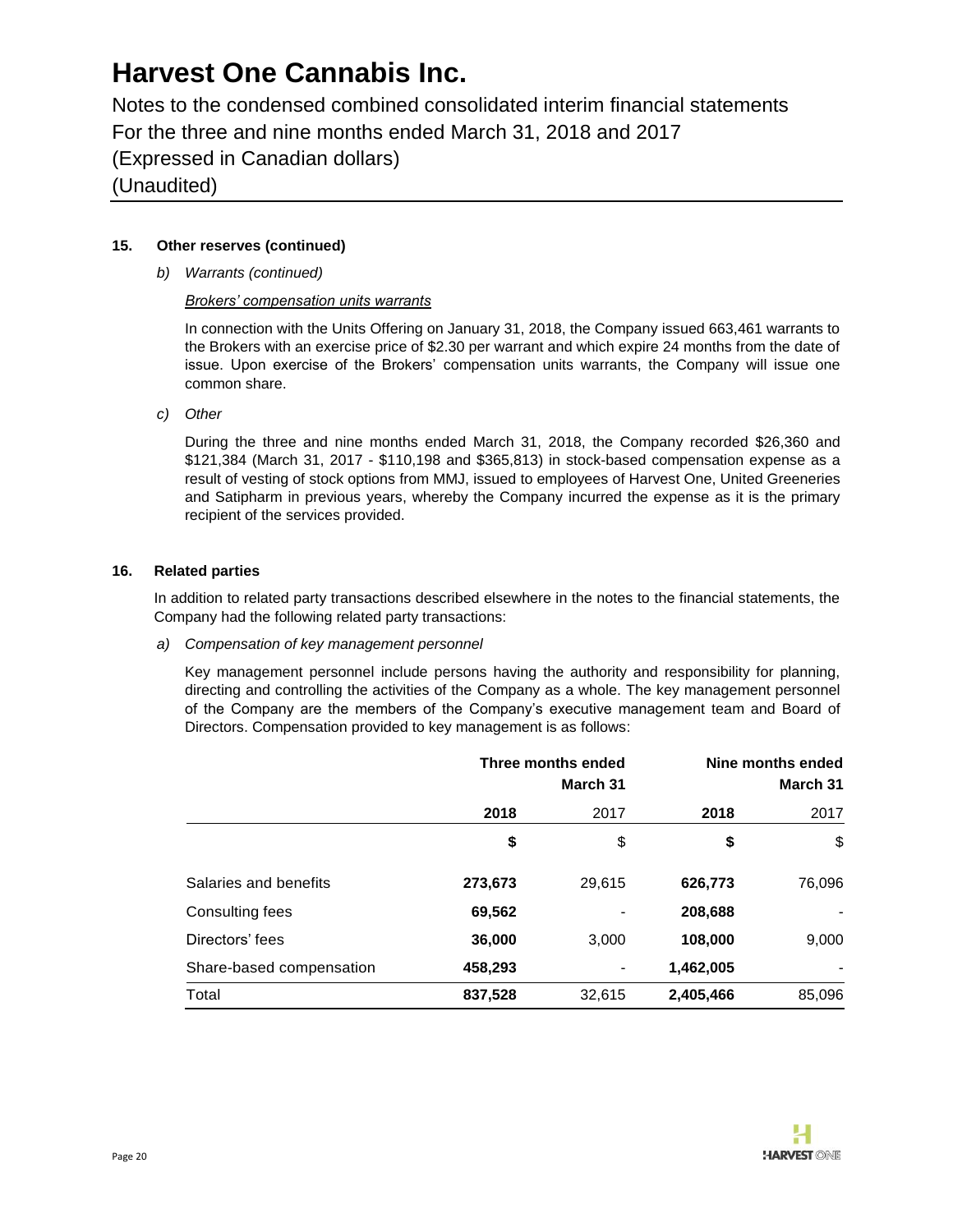Notes to the condensed combined consolidated interim financial statements For the three and nine months ended March 31, 2018 and 2017 (Expressed in Canadian dollars) (Unaudited)

### **16. Related parties (continued)**

*b) Related parties*

At March 31, 2018, there was \$33,000 in directors' fees (June 30, 2017 - \$22,000) included in accounts payable and accrued liabilities.

During the three and nine months ended March 31, 2018, the Company paid \$9,751 and \$34,285 (March 31, 2017 - \$Nil and \$Nil) in legal fees to a company owned by a director of the Company and consulting fees of \$13,750 and \$20,305 (March 31, 2017 - \$Nil and \$Nil) to individuals related to a director and an officer of the Company.

### **17. Segmented information**

The Company has three reportable segments, cultivation, processing and distribution and corporate, which is the way the Company reports information to its Board of Directors.

The cultivation segment includes the legal cultivation and distribution of cannabis under the federally regulated ACMPR license issued by Health Canada. Segment assets include cash, accounts receivable, prepaid expenses and deposits, biological assets, inventories, and property, plant and equipment relating to the Company's cultivation facility in Canada.

The processing and distribution segment includes the processing, manufacturing and distribution of cannabis-based food supplement products through Europe. Segment assets include cash, accounts receivable, prepaid expenses and deposits, inventories and key agreements with international partnerships for the production and distribution of its cannabinoid-based products.

The corporate segment includes corporate growth activities, administration, financial and other support to our business units.

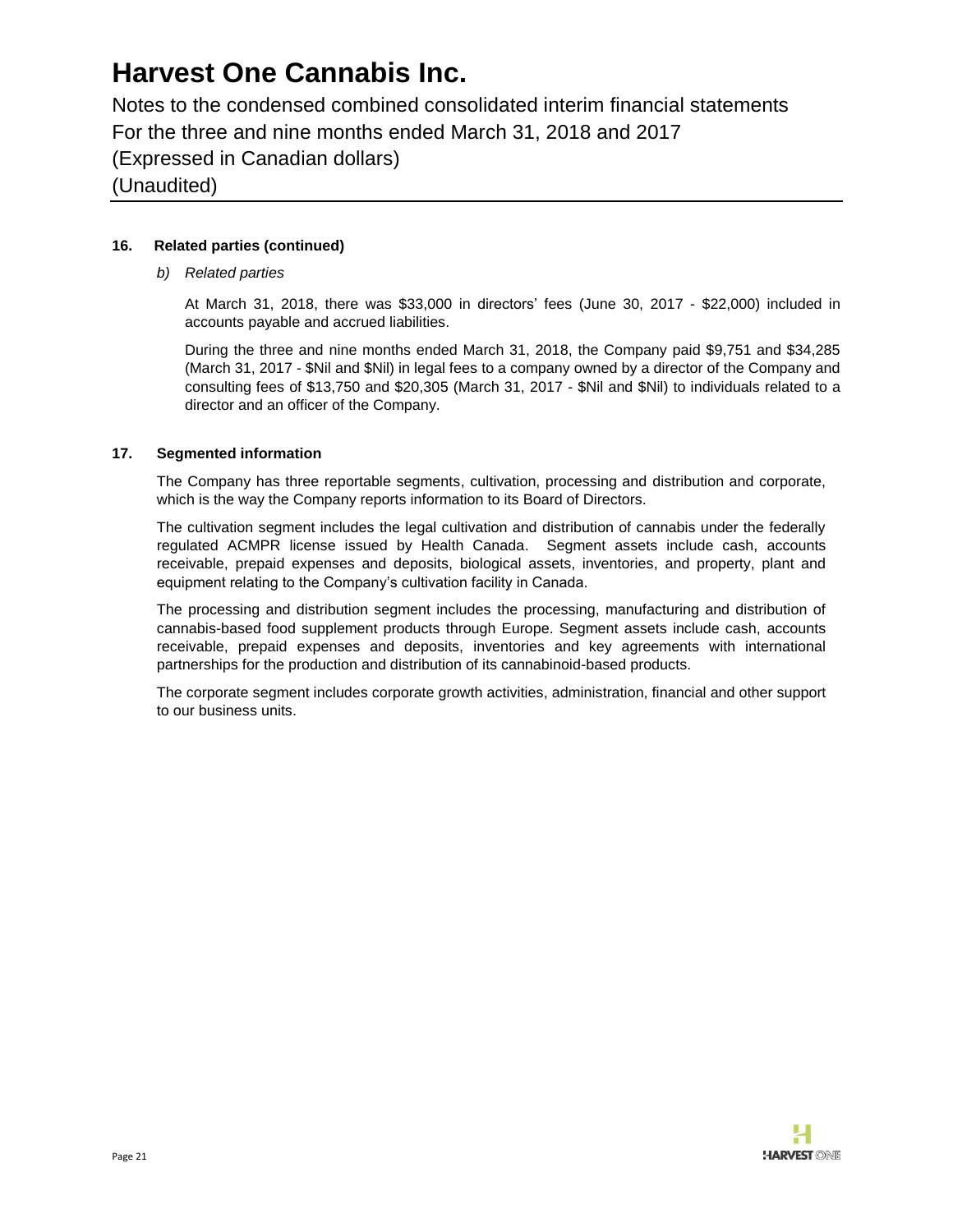Notes to the condensed combined consolidated interim financial statements For the three and nine months ended March 31, 2018 and 2017 (Expressed in Canadian dollars) (Unaudited)

### **17. Segmented information (continued)**

The operating segments for the three months ended March 31, 2018 and 2017 are as follows:

|                                                                | Three months ended March 31, 2018 |              |               | Three months ended March 31, 2017 |                |              |            |             |
|----------------------------------------------------------------|-----------------------------------|--------------|---------------|-----------------------------------|----------------|--------------|------------|-------------|
|                                                                | <b>Processing and</b>             |              |               |                                   | Processing and |              |            |             |
|                                                                | <b>Cultivation</b>                | distribution | Corporate     | Total                             | Cultivation    | distribution | Corporate  | Total       |
|                                                                |                                   | \$           | \$            | S                                 | \$             | \$           | \$         | \$          |
| Revenue                                                        | 951                               | 32,052       |               | 33,003                            |                | 9,634        |            | 9,634       |
| Cost of goods sold (note 8)                                    |                                   | (32,086)     |               | (32,086)                          | $\blacksquare$ | (3, 484)     |            | (3, 484)    |
| Gross profit (loss) before fair value<br>adjustments           | 951                               | (34)         |               | 917                               | $\blacksquare$ | 6,150        |            | 6,150       |
| Gain on changes in fair value of<br>biological assets (note 7) | 1,143,701                         |              |               | 1,143,701                         | $\blacksquare$ |              |            |             |
| Gross profit (loss)                                            | 1,144,652                         | (34)         |               | 1,144,618                         |                | 6,150        |            | 6,150       |
| Other operating expenses                                       | (366, 599)                        | (166, 689)   | (1,976,015)   | (2,509,303)                       | (1, 181, 919)  | (359,900)    |            | (1,541,819) |
| Income (loss) from operations                                  | 778,053                           | (166, 723)   | (1,976,015)   | (1, 364, 685)                     | (1, 181, 919)  | (353, 750)   |            | (1,535,669) |
| Net finance expense                                            | (3, 433)                          | (2, 254)     | (1, 110, 352) | (1, 116, 039)                     |                |              | (35, 653)  | (35, 653)   |
| Non-operating expenses                                         |                                   | 56,262       | (147)         | 56,115                            |                |              | (64, 675)  | (64, 675)   |
| Net income (loss)                                              | 774,620                           | (112,715)    | (3,086,514)   | (2,424,609)                       | (1, 181, 919)  | (353, 750)   | (100, 328) | (1,635,997) |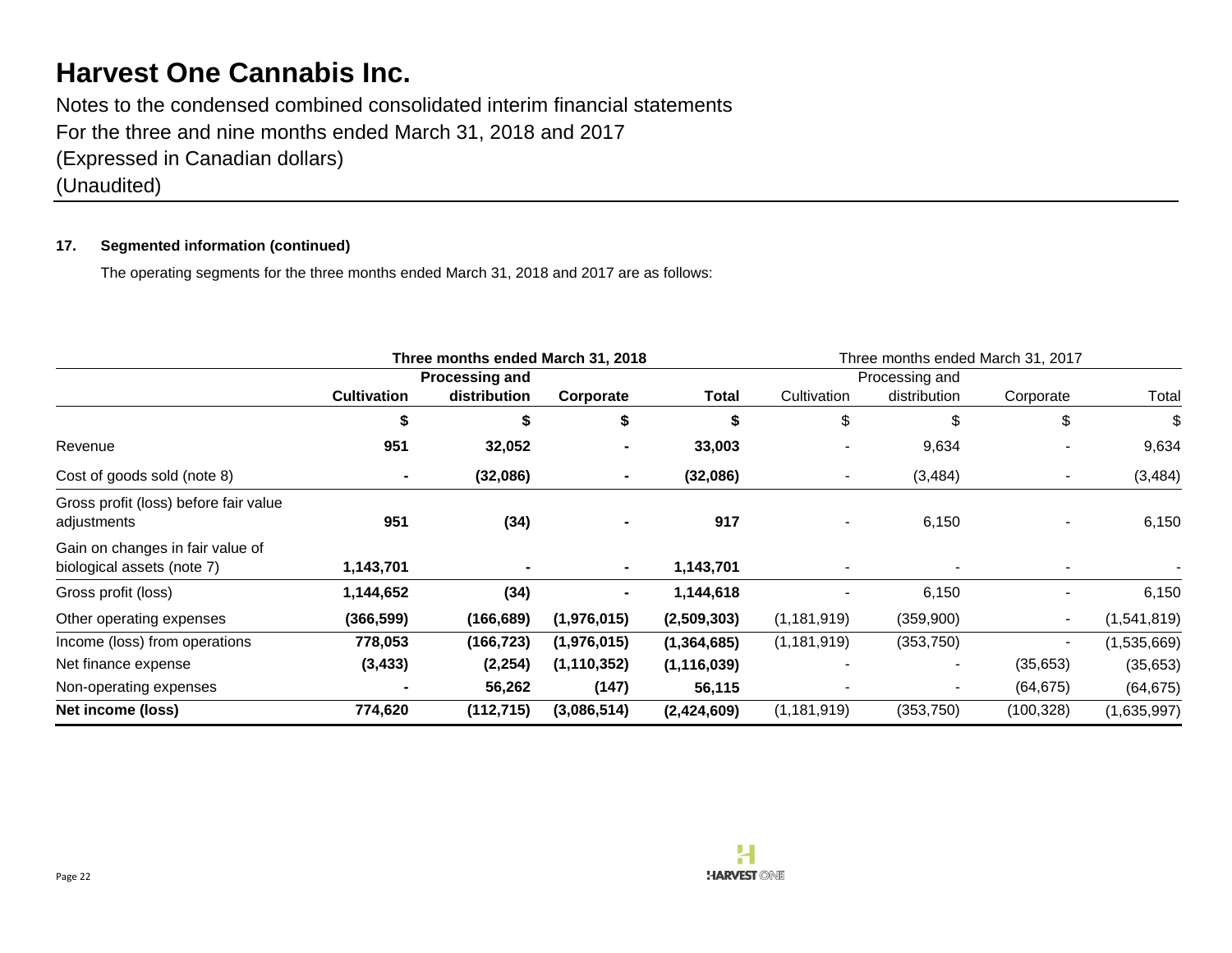Notes to the condensed combined consolidated interim financial statements For the three and nine months ended March 31, 2018 and 2017 (Expressed in Canadian dollars) (Unaudited)

### **17. Segmented information (continued)**

The operating segments for the nine months ended March 31, 2018 and 2017 are as follows:

|                                                                | Nine months ended March 31, 2018 |                |               |             | Nine months ended March 31, 2017 |              |            |             |
|----------------------------------------------------------------|----------------------------------|----------------|---------------|-------------|----------------------------------|--------------|------------|-------------|
|                                                                | Processing and                   |                |               |             | Processing and                   |              |            |             |
|                                                                | <b>Cultivation</b>               | distribution   | Corporate     | Total       | Cultivation                      | distribution | Corporate  | Total       |
|                                                                | \$                               | \$             | \$            | \$          | \$                               | \$           | \$         | \$          |
| Revenue                                                        | 951                              | 211,336        |               | 212,287     |                                  | 9,634        |            | 9,634       |
| Cost of goods sold (note 8)                                    |                                  | (192, 727)     |               | (192, 727)  | $\blacksquare$                   | (3, 484)     |            | (3, 484)    |
| Gross profit before fair value<br>adjustments                  | 951                              | 18,609         | ٠             | 19,560      |                                  | 6,150        |            | 6,150       |
| Gain on changes in fair value of<br>biological assets (note 7) | 804,510                          | $\blacksquare$ | ۰.            | 804,510     | $\blacksquare$                   |              |            |             |
| Gross profit                                                   | 805,461                          | 18,609         |               | 824,070     |                                  | 6,150        |            | 6,150       |
| Other operating expenses                                       | (895, 043)                       | (531, 641)     | (5, 143, 852) | (6,570,536) | (1,887,304)                      | (832, 362)   |            | (2,719,666) |
| Loss from operations                                           | (89, 582)                        | (513, 032)     | (5, 143, 852) | (5,746,466) | (1,887,304)                      | (826, 212)   |            | (2,713,516) |
| Net finance expense                                            | (6,988)                          | (3,059)        | (1,861,884)   | (1,871,931) |                                  |              | (90, 498)  | (90, 498)   |
| Non-operating expenses                                         |                                  | (36, 593)      | (147)         | (36, 740)   |                                  |              | (124, 374) | (124, 374)  |
| <b>Net loss</b>                                                | (96, 570)                        | (552, 684)     | (7,005,883)   | (7,655,137) | (1,887,304)                      | (826, 212)   | (214, 872) | (2,928,388) |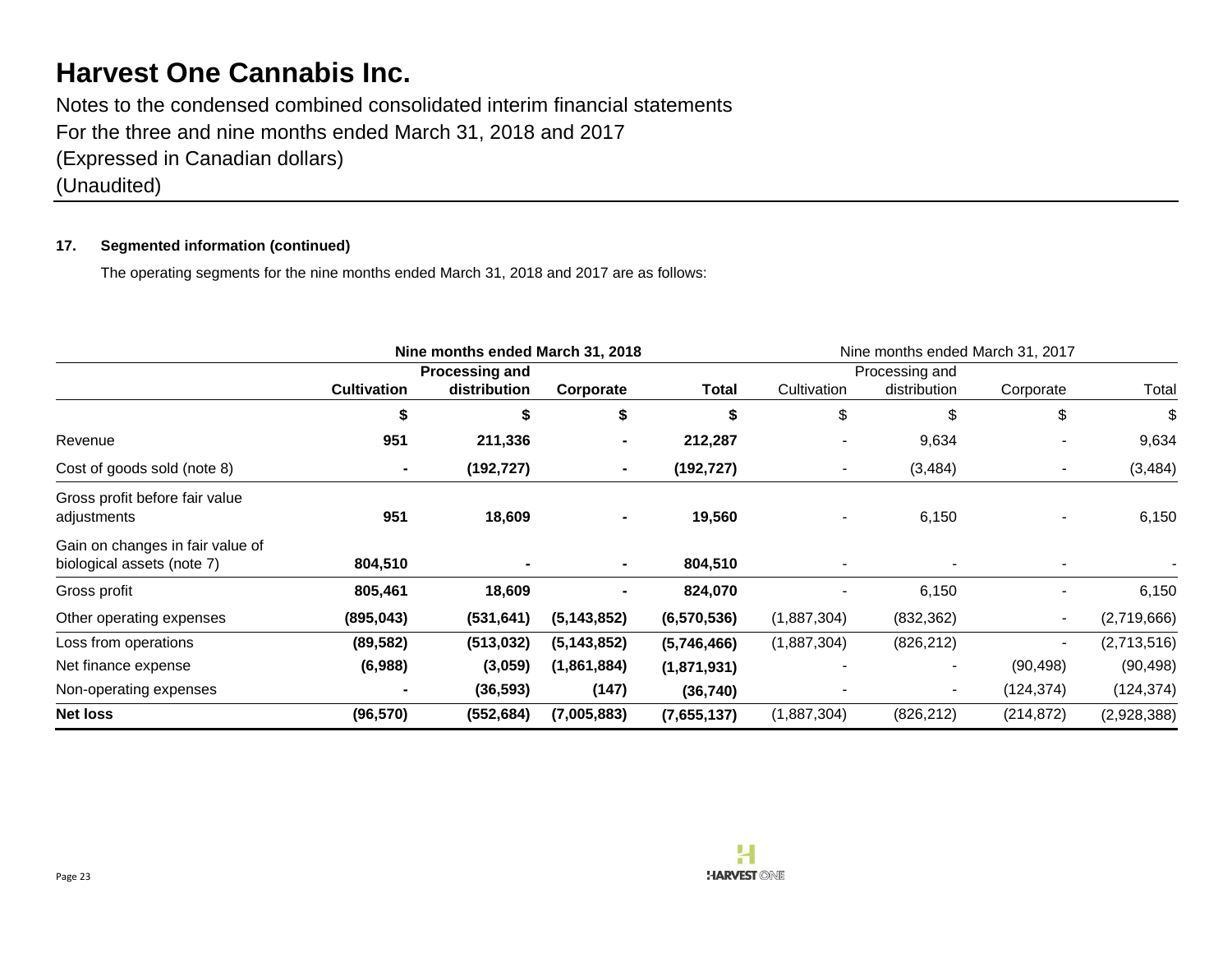Notes to the condensed combined consolidated interim financial statements For the three and nine months ended March 31, 2018 and 2017 (Expressed in Canadian dollars) (Unaudited)

### **17. Segmented information (continued)**

The operating segments at March 31, 2018 and June 30, 2017 are as follows:

|                          | March 31, 2018        |                |            |              |  |  |  |
|--------------------------|-----------------------|----------------|------------|--------------|--|--|--|
|                          | <b>Processing and</b> |                |            |              |  |  |  |
|                          | <b>Cultivation</b>    | distribution   | Corporate  | <b>Total</b> |  |  |  |
|                          |                       |                |            | \$           |  |  |  |
| Total assets             | 18,810,741            | 1,032,984      | 74,998,370 | 94,842,095   |  |  |  |
| <b>Total liabilities</b> | 511,183               | 16,606         | 1,051,456  | 1,579,245    |  |  |  |
|                          | June 30, 2017         |                |            |              |  |  |  |
|                          |                       | Processing and |            |              |  |  |  |
|                          | Cultivation           | distribution   | Corporate  | Total        |  |  |  |
|                          | \$                    |                |            | \$           |  |  |  |
| Total assets             | 22,982,446            | 839,094        | 301,549    | 24,123,089   |  |  |  |
| <b>Total liabilities</b> | 778,261               | 66,465         | 156,612    | 1,001,338    |  |  |  |

#### **18. Commitments**

The Company has a 10-year lease agreement for a ground lease on the property adjacent to the Company's current operations in Duncan, BC. The lease commenced on March 1, 2017 and the Company began paying monthly rent at a rate of \$2,275 for the first five years and \$2,616 for the remaining five years.

The Company entered into an agreement with GelPell AG for the exclusive marketing, distribution and sale of the GelPell capsules worldwide. As part of this agreement, the Company has yearly minimum purchase commitments.

The Company entered into a lease five-year lease agreement for office space in Vancouver, BC, commencing on February 28, 2017. The Company pays monthly rent at a rate of \$10,865 under this agreement.

As at March 31, 2018, the Company's commitments that have not been disclosed elsewhere in the condensed combined consolidated interim financial statements were as follows:

|                             | <b>Remainder of</b><br>fiscal 2018 | <b>Fiscal 2019-</b><br>2022 | <b>Thereafter</b> | Total     |
|-----------------------------|------------------------------------|-----------------------------|-------------------|-----------|
|                             | S                                  | \$                          | S                 | \$        |
| Operating lease commitments | 51,419                             | 477.025                     | 262.092           | 790.536   |
| Purchase commitments        | 549.091                            | 2,109,688                   | 783,593           | 3,442,372 |
|                             | 600,510                            | 2,586,713                   | 1,045,685         | 4,232,908 |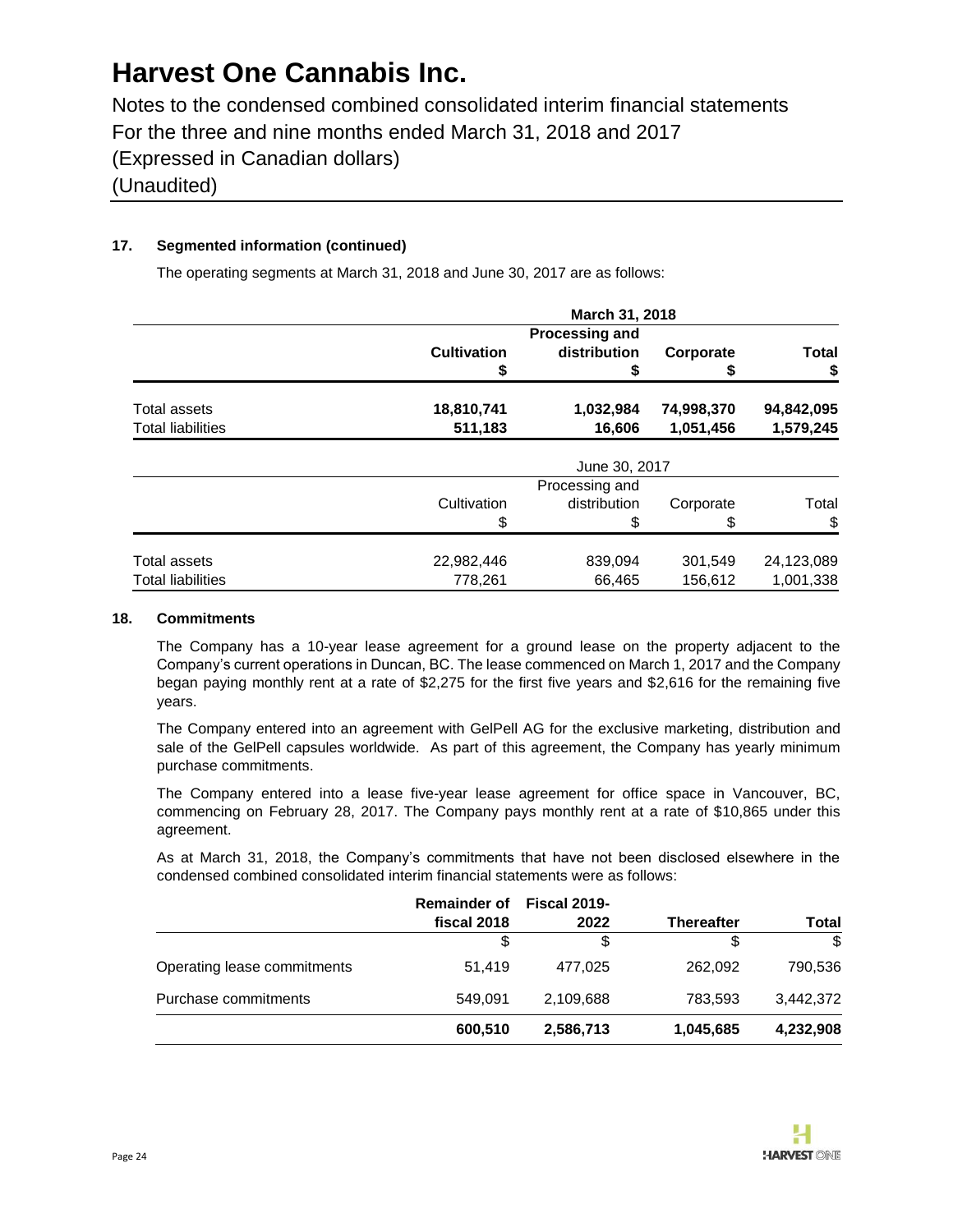Notes to the condensed combined consolidated interim financial statements For the three and nine months ended March 31, 2018 and 2017 (Expressed in Canadian dollars) (Unaudited)

### **19. Financial instruments and risk**

The Company thoroughly examines the various financial instruments and risks to which it is exposed and assesses the impact and likelihood of those risks. These risks include foreign exchange risk, credit risk, interest rate risk, and liquidity risk. Where material, these risks are reviewed and monitored by the Board of Directors.

The Board of Directors has overall responsibility for the determination of the Company's risk management objectives and policies. The overall objective of the Board is to set policies that seek to reduce risk as far as possible without unduly affecting the Company's competitiveness and flexibility.

#### *Foreign exchange risk*

Foreign exchange risk is the risk that the fair value of future cash flows will fluctuate as a result of changes in foreign exchange rates. As at March 31, 2018, the Company is exposed to foreign currency risk through its bank accounts denominated in Swiss Francs ('CHF") and Euros ("Euro"). A 10% appreciation (depreciation) of the CHF or Euro against the CAD, with all other variables held constant, would result in an immaterial change in the Company's loss and comprehensive loss for the interim periods presented.

#### *Credit risk*

Credit risk is the risk of an unexpected loss if a customer or third party to a financial instrument fails to meet its contractual obligations. The Company's cash and accounts receivable are exposed to credit risk. The Company reduces its credit risk on cash by placing these instruments with financial institutions of high credit worthiness. The Company's accounts receivable are primarily receivable from government agencies. As at March 31, 2018, the Company is not exposed to any significant credit risk.

#### *Interest rate risk*

Interest rate risk is the risk that the fair value or future cash flows of a financial instrument will fluctuate because of changes in market interest rates. Included in the loss for the period in the financial statements is interest expense on convertible debentures and interest income on Canadian dollar cash. As at March 31, 2018, the Company is not exposed to any significant interest rate risk.

#### *Liquidity risk*

Liquidity risk is the risk that the Company will encounter difficulty in meeting obligations associated with financial liabilities. The Company manages liquidity risk by maintaining sufficient cash balances to enable settlement of transactions on the due date. Accounts payable and accrued liabilities have maturities of 30 days or less or are due on demand, and are subject to normal trade terms. As at March 31, 2018, the Company has \$85,298,654 of current assets and \$1,579,245 of current liabilities. The Company addresses its liquidity through capital market financings. While the Company has been successful in securing financings in the past, there is no assurance that it will be able to do so in the future.

#### *Fair value*

The carrying values of cash, accounts receivable, accounts payable and accrued liabilities, and due to related party approximate their fair value due to the relatively short maturity of those instruments.